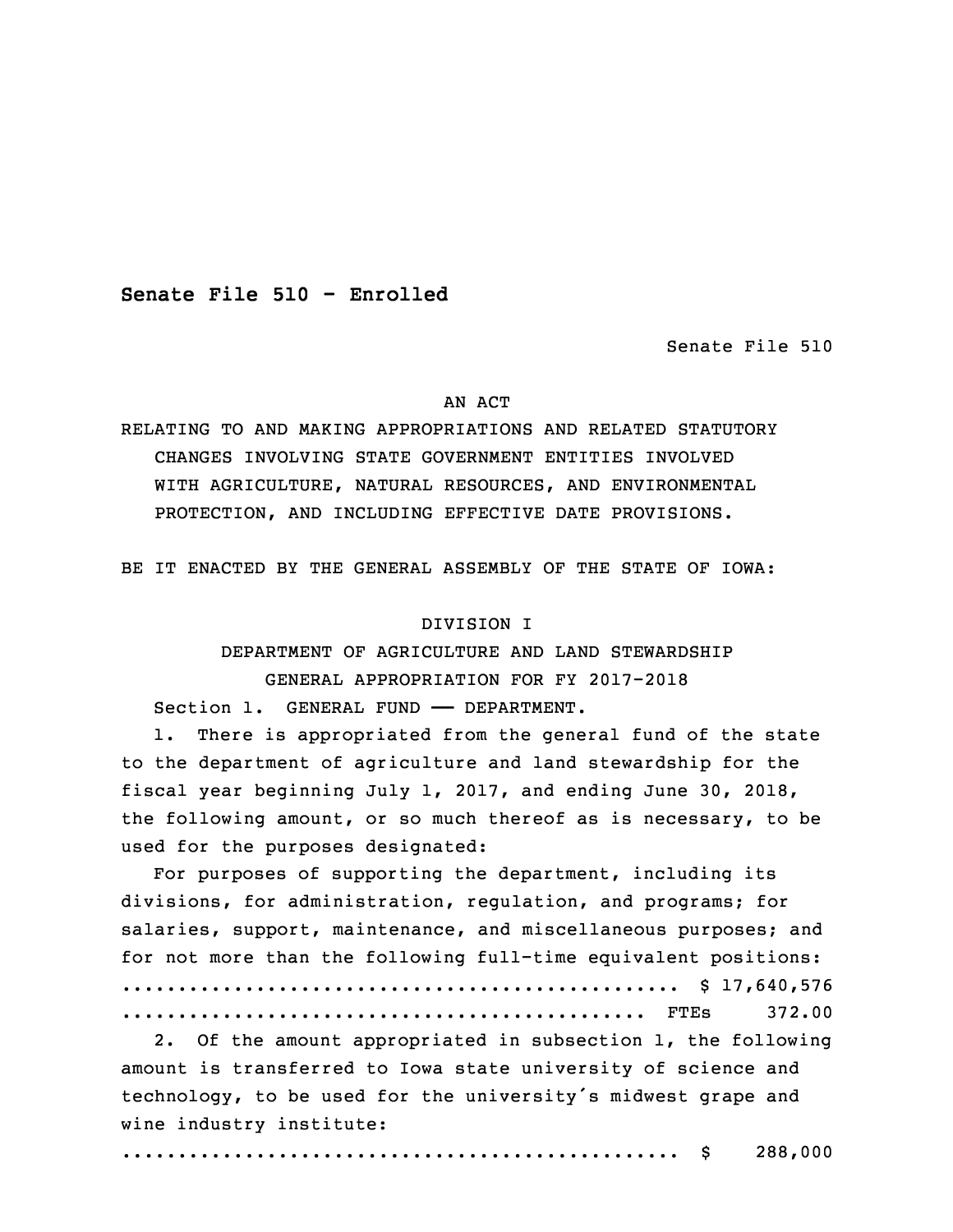3. The department shall submit <sup>a</sup> report each quarter of the fiscal year to the legislative services agency, the department of management, the members of the joint appropriations subcommittee on agriculture and natural resources, and the chairpersons and ranking members of the senate and house committees on appropriations. The report shall describe in detail the expenditure of moneys appropriated in this section to support the department's administration, requlation, and programs.

# 30 DESIGNATED APPROPRIATIONS MISCELLANEOUS FUNDS

32 Sec. 2. UNCLAIMED PARI-MUTUEL WAGERING WINNINGS —— HORSE AND DOG RACING. There is appropriated from the moneys available under [section](https://www.legis.iowa.gov/docs/code/2017/99D.13.pdf) 99D.13 to the department of agriculture and land stewardship for the fiscal year beginning July  $1$ , 2017, and ending June 30, 2018, the following amount, or so much thereof as is necessary, to be used for the purposes designated:

 For purposes of supporting the department's administration and enforcement of horse and dog racing law pursuant to section 99D.22, including for salaries, support, maintenance, and miscellaneous purposes:

8 .................................................. \$ 295,516

9 Sec. 3. RENEWABLE FUEL INFRASTRUCTURE FUND —— MOTOR FUEL INSPECTION.

 1. There is appropriated from the renewable fuel infrastructure fund created in [section](https://www.legis.iowa.gov/docs/code/2017/159A.16.pdf) 159A.16 to the department of agriculture and land stewardship for the fiscal year beginning July 1, 2017, and ending June 30, 2018, the following amount, or so much thereof as is necessary, to be used for the purposes designated:

For purposes of the inspection of motor fuel, including salaries, support, maintenance, and miscellaneous purposes: 19 .................................................. \$ 500,000

2. The department shall establish and administer programs for the auditing of motor fuel including biofuel processing and production plants, for screening and testing motor fuel, including renewable fuel, and for the inspection of motor fuel sold by dealers including retail dealers who sell and dispense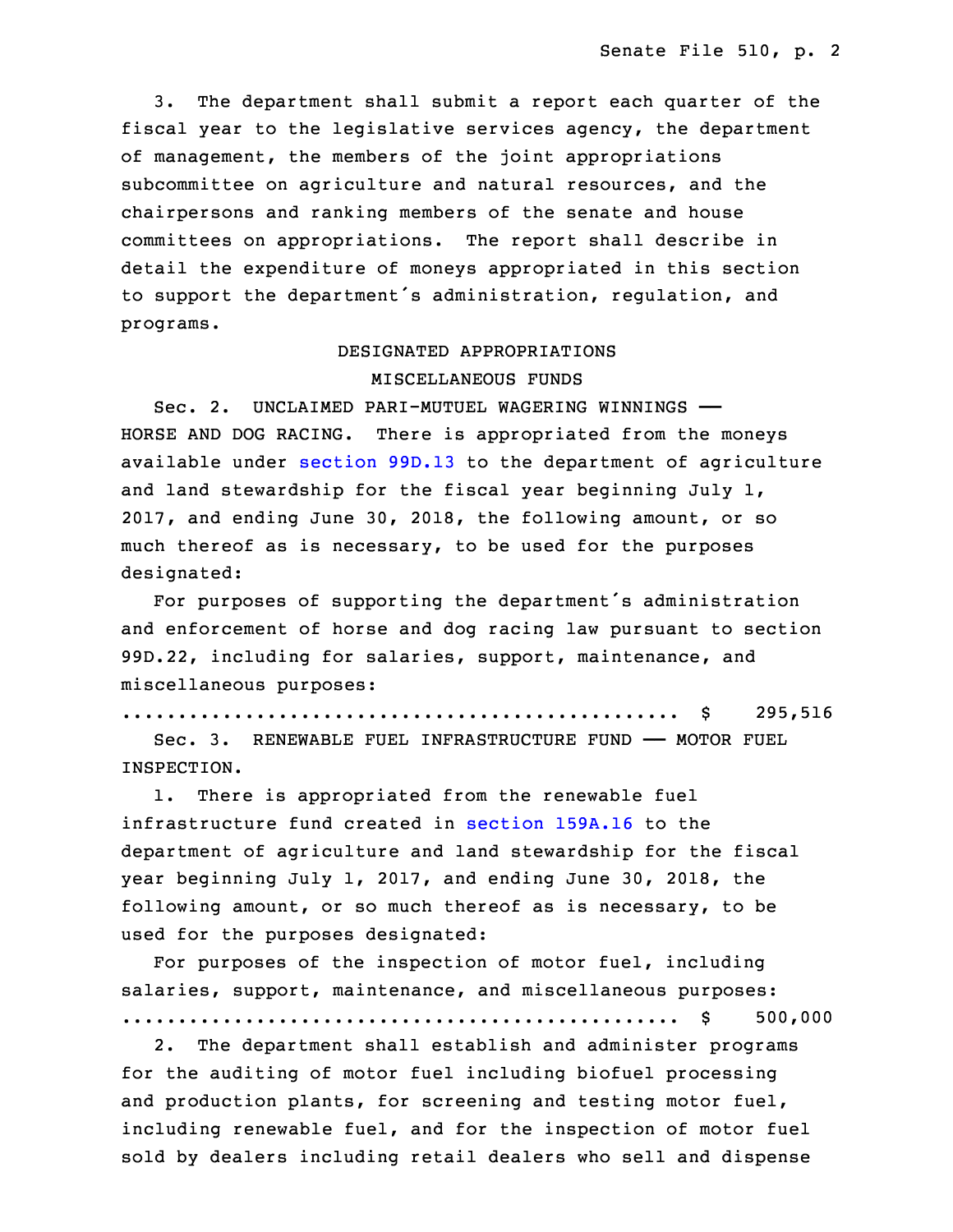motor fuel from motor fuel pumps.

# SPECIAL APPROPRIATIONS

GENERAL FUND

Sec. 4. DAIRY REGULATION.

1. There is appropriated from the general fund of the state to the department of agriculture and land stewardship for the fiscal year beginning July 1, 2017, and ending June 30, 2018, the following amount, or so much thereof as is necessary, to be used for the purposes designated:

For purposes of performing functions pursuant to section 192.109, including conducting a survey of grade "A" milk and certifying the results to the secretary of agriculture:

.................................................. \$ 189,196

2. Notwithstanding [section](https://www.legis.iowa.gov/docs/code/2017/8.33.pdf) 8.33, moneys appropriated in this section that remain unencumbered or unobligated at the close of the fiscal year shall not revert but shall remain available to be used for the purposes designated until the close of the succeeding fiscal year.

8 Sec. 5. LOCAL FOOD AND FARM PROGRAM.

1. There is appropriated from the general fund of the state to the department of agriculture and land stewardship for the fiscal year beginning July 1, 2017, and ending June 30, 2018, the following amount, or so much thereof as is necessary, to be used for the purposes designated:

 For purposes of supporting the local food and farm program pursuant to [chapter](https://www.legis.iowa.gov/docs/code/2017/267A.pdf) 267A:

16 .................................................. \$ 75,000

2. The department shall enter into a cost-sharing agreement with Iowa state university of science and technology to support the local food and farm program coordinator position as part of the university's cooperative extension service in agriculture and home economics pursuant to [chapter](https://www.legis.iowa.gov/docs/code/2017/267A.pdf) 267A.

 3. Notwithstanding [section](https://www.legis.iowa.gov/docs/code/2017/8.33.pdf) 8.33, moneys appropriated in this section that remain unencumbered or unobligated at the close of the fiscal year shall not revert but shall remain available to be used for the purposes designated until the close of the succeeding fiscal year.

Sec. 6. AGRICULTURAL EDUCATION.

1. There is appropriated from the general fund of the state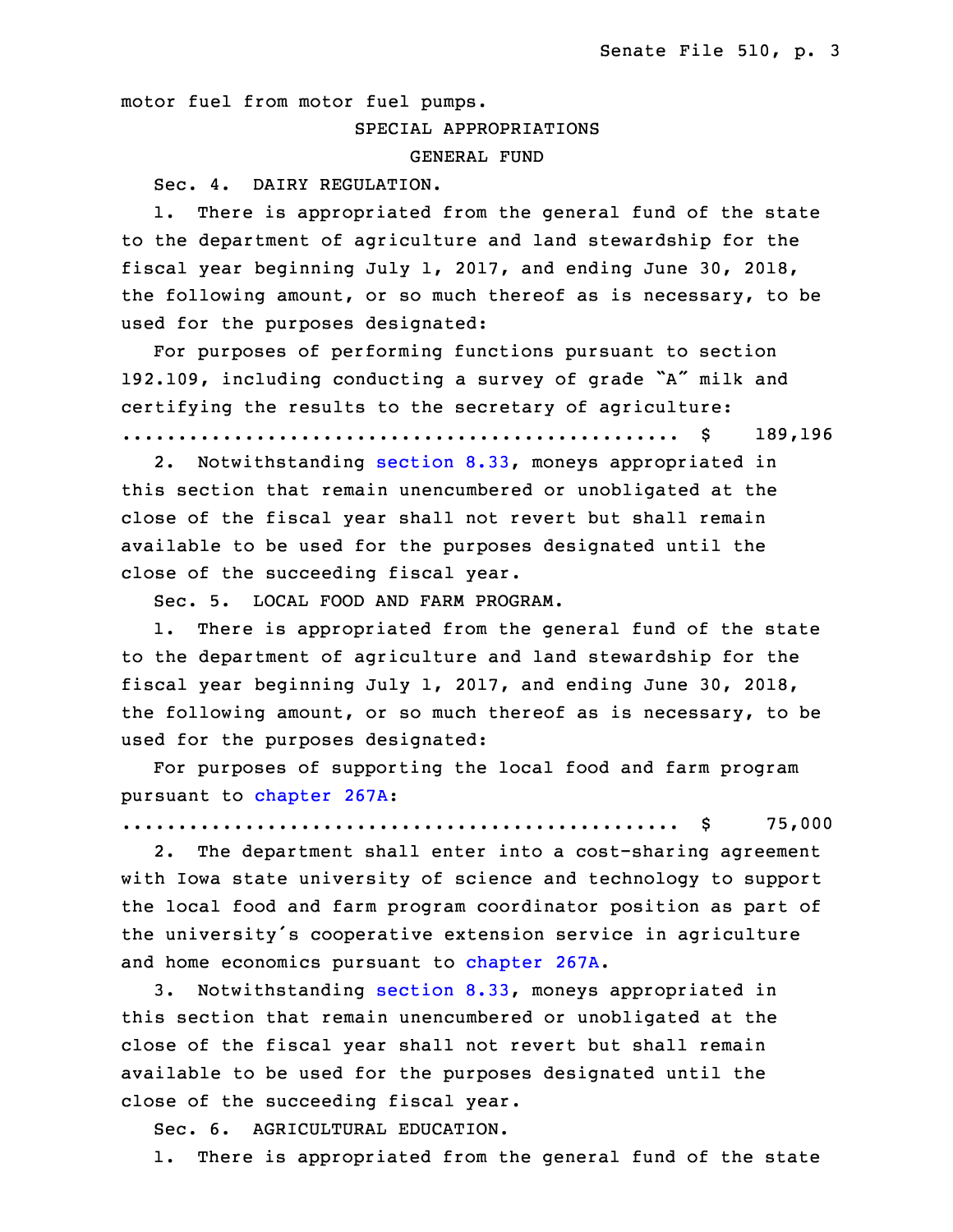to the department of agriculture and land stewardship for the fiscal year beginning July 1, 2017, and ending June 30, 2018, the following amount, or so much thereof as is necessary, to be used for the purposes designated:

For purposes of allocating moneys to an Iowa association affiliated with a national organization which promotes agricultural education providing for future farmers:

.................................................. \$ 25,000

 2. Notwithstanding [section](https://www.legis.iowa.gov/docs/code/2017/8.33.pdf) 8.33, moneys appropriated in this section that remain unencumbered or unobligated at the close of the fiscal year shall not revert but shall remain available to be used for the purposes designated until the close of the succeeding fiscal year.

Sec. 7. FARMERS WITH DISABILITIES PROGRAM.

1. There is appropriated from the general fund of the state 9 to the department of agriculture and land stewardship for the fiscal year beginning July 1, 2017, and ending June 30, 2018, the following amount, or so much thereof as is necessary, to be used for the purposes designated:

For purposes of supporting a program for farmers with disabilities:

15 .................................................. \$ 130,000

2. The moneys appropriated in subsection 1 shall be used for the public purpose of providing a grant to a national nonprofit organization with over 80 years of experience in assisting children and adults with disabilities and special needs. The moneys shall be used to support a nationally recognized program that began in 1986 and has been replicated in at least 30 other states, but which is not available through any other entity in this state, and that provides assistance to farmers with disabilities in all 99 counties to allow the farmers to remain in their own homes and be gainfully engaged in farming through provision of agricultural worksite and home modification consultations, peer support services, services to families, information and referral, and equipment loan services.

3. Notwithstanding [section](https://www.legis.iowa.gov/docs/code/2017/8.33.pdf) 8.33, moneys appropriated in this section that remain unencumbered or unobligated at the close of the fiscal year shall not revert but shall remain available for expenditure for the purposes designated until the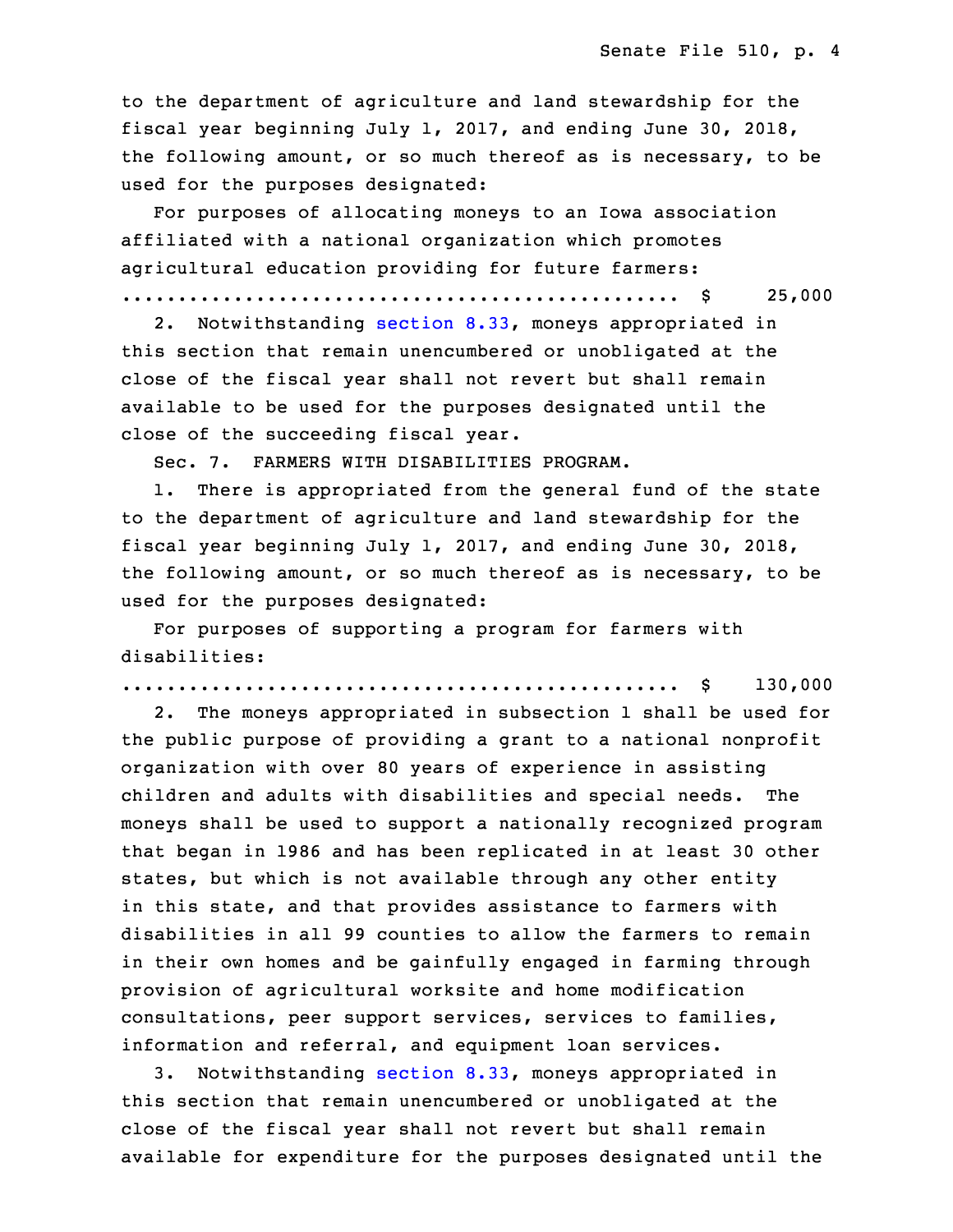close of the succeeding fiscal year.

# 34 DIVISION II

# GENERAL FUND

# DEPARTMENT OF AGRICULTURE AND LAND STEWARDSHIP WATER QUALITY INITIATIVE

## 3 APPROPRIATIONS FOR FY 2017-2018

Sec. 8. WATER QUALITY INITIATIVE - GENERAL.

1. There is appropriated from the general fund of the state to the department of agriculture and land stewardship for the fiscal year beginning July 1, 2017, and ending June 30, 2018, the following amount, or so much thereof as is necessary, to be used for the purposes designated:

For deposit in the water quality initiative fund created in section 466B.45, for purposes of supporting the water quality initiative administered by the division of soil conservation and water quality as provided in section [466B.42](https://www.legis.iowa.gov/docs/code/2017/466B.42.pdf), including salaries, support, maintenance, and miscellaneous purposes: 15 .................................................. \$ 3,000,000

2. a. The moneys appropriated in subsection 1 shall be used to support projects in subwatersheds as designated by the division that are part of high-priority watersheds identified by the water resources coordinating council established pursuant to [section](https://www.legis.iowa.gov/docs/code/2017/466B.3.pdf) 466B.3.

 b. The moneys appropriated in subsection 1 shall be used to support projects in watersheds generally, including regional watersheds, as designated by the division and high-priority watersheds identified by the water resources coordinating council established pursuant to section 466B.3.

3. In supporting projects in subwatersheds and watersheds as provided in subsection 2, all of the following shall apply:

a. The demonstration projects shall utilize water quality practices as described in the latest revision of the document entitled "Iowa Nutrient Reduction Strategy" initially presented in November 2012 by the department of agriculture and land stewardship, the department of natural resources, and Iowa state university of science and technology.

b. The division shall implement demonstration projects as provided in paragraph "a" by providing for participation by persons who hold <sup>a</sup> legal interest in agricultural land used in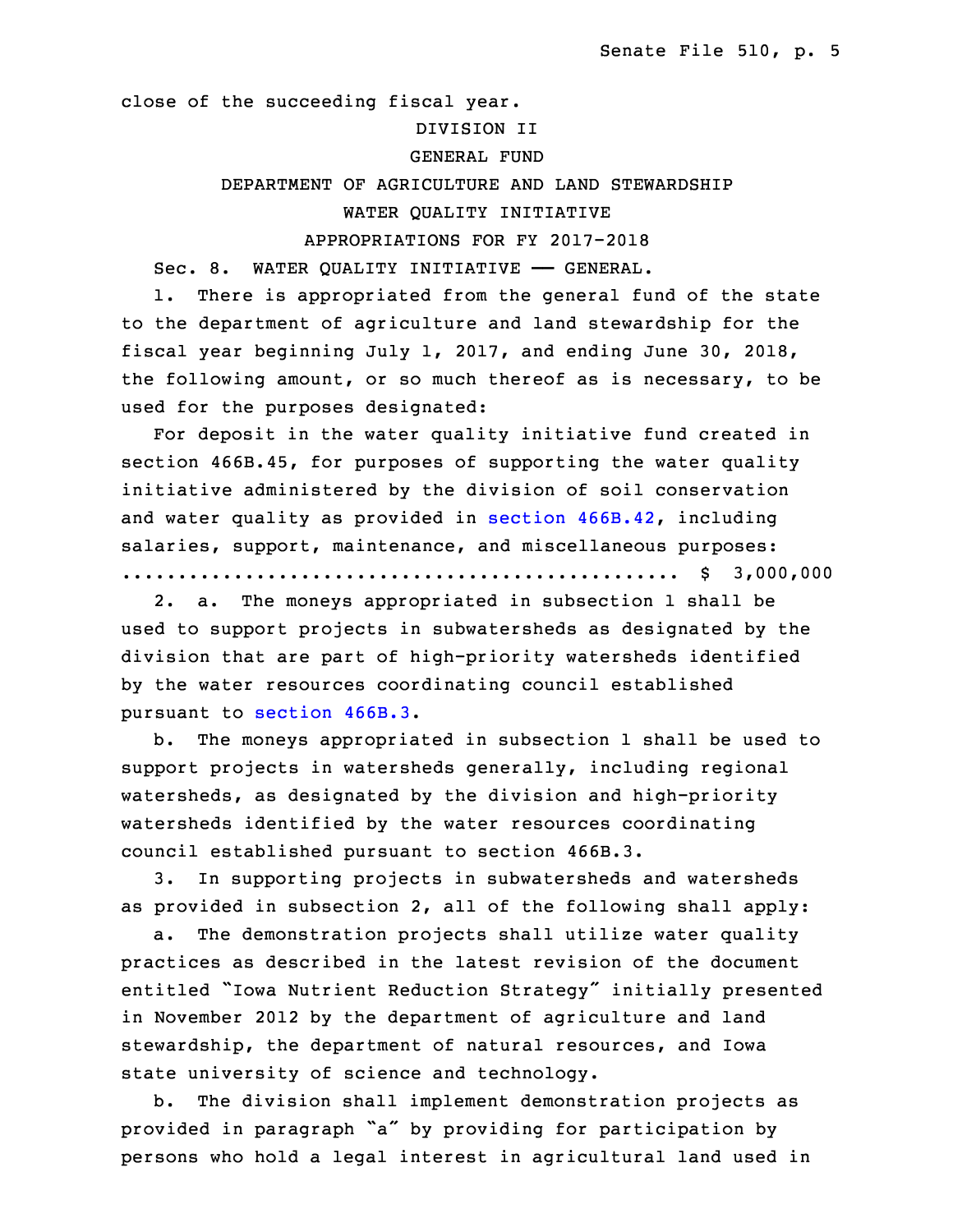farming. To every extent practical, the division shall provide for collaborative participation by such persons who hold a legal interest in agricultural land located within the same 5 subwatershed.

c. The division shall implement a demonstration project on a cost-share basis as determined by the division. However, except for edge-of-field practices, the state's share of the amount shall not exceed 50 percent of the estimated cost of establishing the practice as determined by the division or 50 percent of the actual cost of establishing the practice, whichever is less.

d. The demonstration projects shall be used to educate other persons about the feasibility and value of establishing similar water quality practices. The division shall promote field day events for purposes of allowing interested persons to establish water quality practices on their agricultural land.

e. The division shall conduct water quality evaluations within supported subwatersheds. Within a reasonable period after accumulating information from such evaluations, the division shall create an aggregated database of water quality practices. Any information identifying <sup>a</sup> person holding <sup>a</sup> legal interest in agricultural land or specific agricultural land shall be <sup>a</sup> confidential record under [section](https://www.legis.iowa.gov/docs/code/2017/22.7.pdf) 22.7.

4. The moneys appropriated in subsection 1 shall be used to support education and outreach in a manner that encourages persons who hold a legal interest in agricultural land used for farming to implement water quality practices, including the establishment of such practices in watersheds generally, and not limited to subwatersheds or high-priority watersheds.

5. The moneys appropriated in subsection 1 may be used to contract with persons to coordinate the implementation of efforts provided in this section.

6. The moneys appropriated in subsection 1 may be used by the department to support urban soil and water conservation efforts, which may include but are not limited to management practices related to bioretention, landscaping, the use of permeable or pervious pavement, and soil quality restoration. The moneys shall be allocated on <sup>a</sup> cost-share basis as provided in chapter 161A.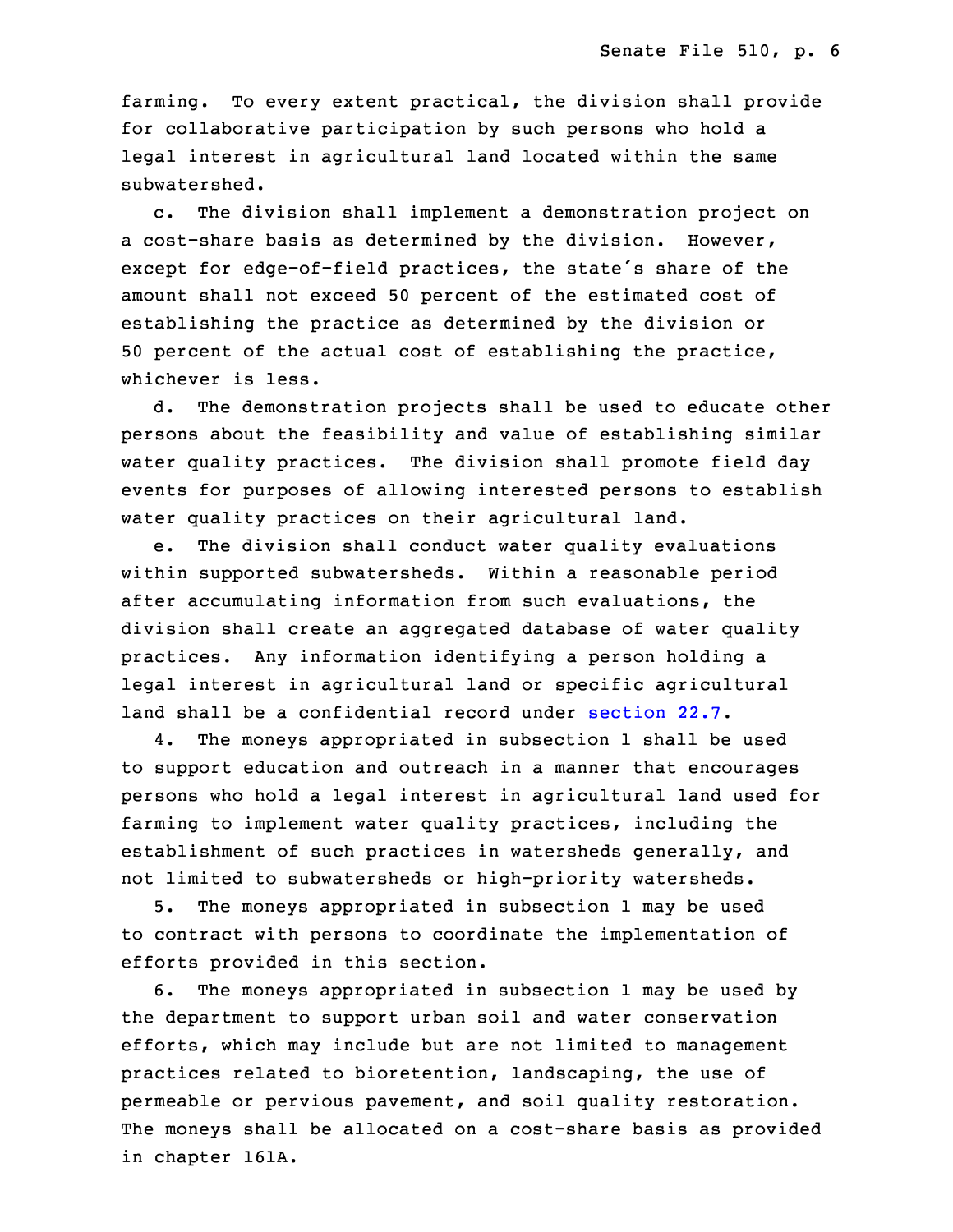7. Notwithstanding any other provision of law to the contrary, the department may use moneys appropriated in subsection 1 to carry out the provisions of this section on a 9 cost-share basis in combination with other moneys available to the department from a state or federal source.

 8. Not more than 10 percent of the moneys appropriated in this section may be used to pay for the costs of administering and implementing the water quality initiative by the department's division of soil conservation and water quality as provided in section 466B.42 and this section.

## 16 DIVISION III

DEPARTMENT OF NATURAL RESOURCES

18 GENERAL APPROPRIATIONS FOR FY 2017-2018

Sec. 9. GENERAL FUND - DEPARTMENT.

1. There is appropriated from the general fund of the state to the department of natural resources for the fiscal year beginning July 1, 2017, and ending June 30, 2018, the following amount, or so much thereof as is necessary, to be used for the purposes designated:

For purposes of supporting the department, including its divisions, for administration, regulation, and programs; for salaries, support, maintenance, and miscellaneous purposes; and for not more than the following full-time equivalent positions: 29 .................................................. \$ 11,299,811 30 ............................................... FTEs 1,145.95

2. Of the number of full-time equivalent positions authorized to the department pursuant to subsection  $1$ , 50 full-time equivalent positions shall be allocated by the department for seasonal employees for purposes of providing maintenance, upkeep, and sanitary services at state parks. This subsection shall not impact park ranger or park manager positions within the department.

3. The department shall submit a report each quarter of the fiscal year to the legislative services agency, the department of management, the members of the joint appropriations subcommittee on agriculture and natural resources, and the chairpersons and ranking members of the senate and house committees on appropriations. The report shall describe in detail the expenditure of moneys appropriated under this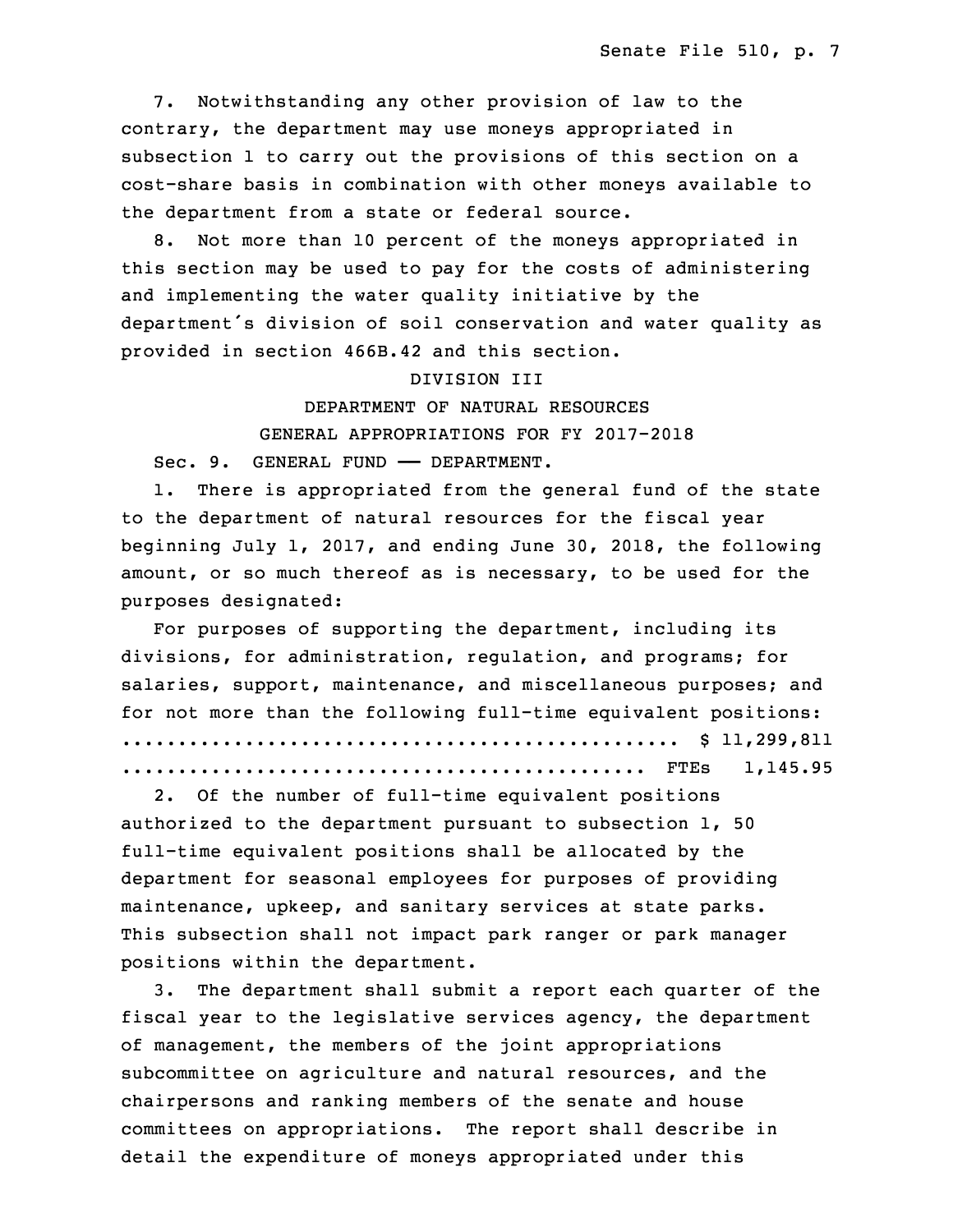section to support the department's administration, regulation, and programs.

 Sec. 10. STATE FISH AND GAME PROTECTION FUND —— REGULATION AND ADVANCEMENT OF OUTDOOR ACTIVITIES.

 1. There is appropriated from the state fish and game protection fund to the department of natural resources for the fiscal year beginning July 1, 2017, and ending June 30, 2018, the following amount, or so much thereof as is necessary, to be used for the purposes designated:

For purposes of supporting the regulation or advancement of hunting, fishing, or trapping, or the protection, propagation, restoration, management, or harvest of fish or wildlife, including for administration, regulation, law enforcement, and programs; and for salaries, support, maintenance, equipment, and miscellaneous purposes:

25 .................................................. \$ 43,147,993

2. Notwithstanding section [455A.10](https://www.legis.iowa.gov/docs/code/2017/455A.10.pdf), the department may use the unappropriated balance remaining in the state fish and game protection fund to provide for the funding of health and life insurance premium payments from unused sick leave balances of conservation peace officers employed in a protection occupation who retire, pursuant to section [97B.49B](https://www.legis.iowa.gov/docs/code/2017/97B.49B.pdf).

3. Notwithstanding section [455A.10](https://www.legis.iowa.gov/docs/code/2017/455A.10.pdf), the department of natural resources may use the unappropriated balance remaining in the state fish and game protection fund for the fiscal year beginning July 1, 2017, and ending June 30, 2018, as is necessary to fund salary adjustments for departmental employees for which the general assembly has made an operating budget appropriation in subsection 1.

 Sec. 11. GROUNDWATER PROTECTION FUND —— WATER 5 QUALITY. There is appropriated from the groundwater protection fund created in [section](https://www.legis.iowa.gov/docs/code/2017/455E.11.pdf) 455E.11 to the department of natural resources for the fiscal year beginning July 1, 2017, and ending June 30, 2018, from those moneys which are not allocated pursuant to that section, the following amount, or so much thereof as is necessary, to be used for the purposes designated:

 For purposes of supporting the department's protection of the state's groundwater, including for administration,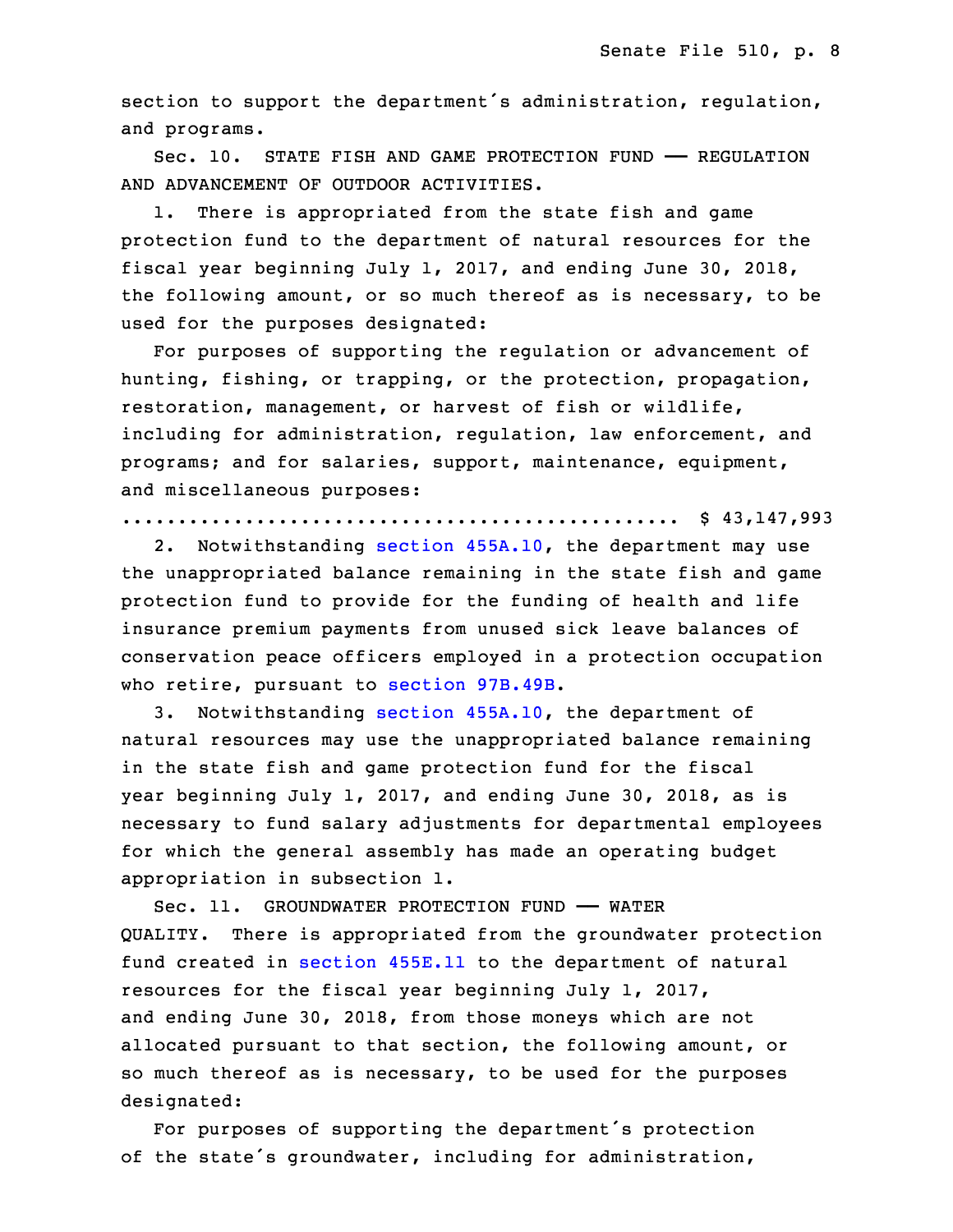regulation, and programs, and for salaries, support, maintenance, equipment, and miscellaneous purposes:

16 .................................................. \$ 3,455,832

# 17 DESIGNATED APPROPRIATIONS

# MISCELLANEOUS FUNDS

Sec. 12. SPECIAL SNOWMOBILE FUND - SNOWMOBILE PROGRAM. There is appropriated from the special snowmobile fund created under [section](https://www.legis.iowa.gov/docs/code/2017/321G.7.pdf) 321G.7 to the department of natural resources for the fiscal year beginning July 1, 2017, and ending June 30, 2018, the following amount, or so much thereof as is necessary, to be used for the purpose designated:

For purposes of administering and enforcing the state snowmobile programs:

27 .................................................. \$ 100,000

28 Sec. 13. UNASSIGNED REVENUE FUND —— UNDERGROUND STORAGE TANKS SECTION EXPENSES. There is appropriated from the unassigned revenue fund administered by the Iowa comprehensive petroleum underground storage tank fund board established pursuant to section 455G.4 to the department of natural resources for the fiscal year beginning July 1, 2017, and ending June 30, 2018, the following amount, or so much thereof as is necessary, to be used for the purpose designated:

 For purposes of paying for administration expenses of the department's underground storage tanks section:

3 .................................................. \$ 200,000

# SPECIAL APPROPRIATIONS 5 GENERAL FUND

6 Sec. 14. FLOODPLAIN MANAGEMENT AND DAM SAFETY.

1. There is appropriated from the general fund of the state to the department of natural resources for the fiscal year beginning July 1, 2017, and ending June 30, 2018, the following amount, or so much thereof as is necessary, to be used for the purpose designated:

 For purposes of supporting floodplain management and dam safety:

.................................................. \$ 1,885,000

2. Of the amount appropriated in subsection 1, up to \$400,000 may be used by the department to acquire or install stream gages for purposes of tracking and predicting flood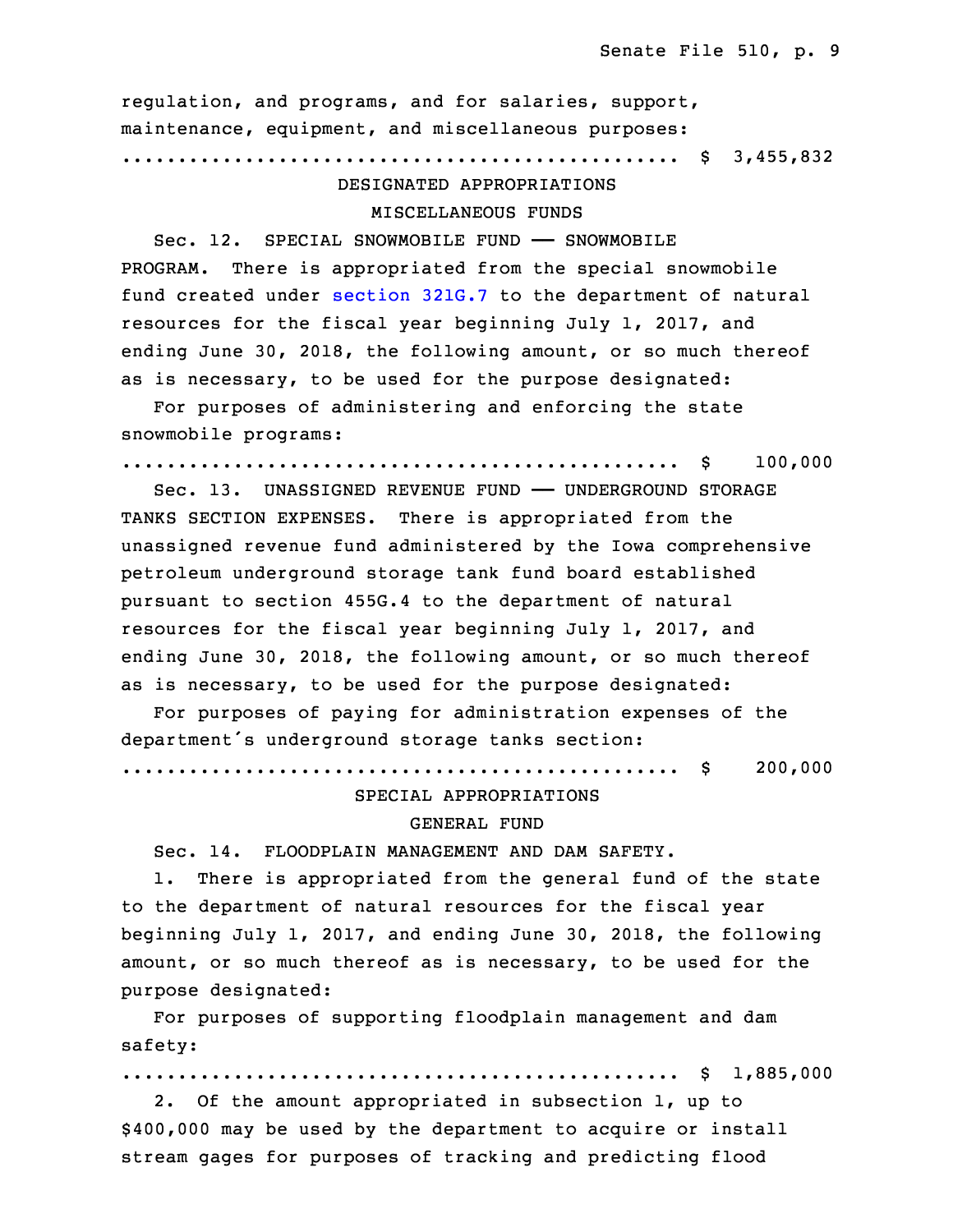events and for compiling necessary data to improve flood frequency analysis.

3. Notwithstanding [section](https://www.legis.iowa.gov/docs/code/2017/8.33.pdf) 8.33, moneys appropriated in subsection 1 that remain unencumbered or unobligated at the close of the fiscal year shall not revert but shall remain available for expenditure for the purposes designated until the close of the succeeding fiscal year.

Sec. 15. FORESTRY HEALTH MANAGEMENT.

1. There is appropriated from the general fund of the state to the department of natural resources for the fiscal year 28 beginning July 1, 2017, and ending June 30, 2018, the following amount, or so much thereof as is necessary, to be used for the purposes designated:

For purposes of providing for forestry health management programs:

33 .................................................. \$ 500,000

2. Notwithstanding [section](https://www.legis.iowa.gov/docs/code/2017/8.33.pdf) 8.33, moneys appropriated in this section that remain unencumbered or unobligated at the close of the fiscal year shall not revert but shall remain available to be used for the purposes designated until the close of the succeeding fiscal year.

#### DIVISION IV

## 5 IOWA STATE UNIVERSITY

6 SPECIAL GENERAL FUND APPROPRIATIONS FOR FY 2017-2018 7 VETERINARY DIAGNOSTIC LABORATORY

Sec. 16. VETERINARY DIAGNOSTIC LABORATORY.

1. There is appropriated from the general fund of the state to Iowa state university of science and technology for the fiscal year beginning July 1, 2017, and ending June 30, 2018, the following amount, or so much thereof as is necessary, to be used for the purposes designated:

 For purposes of supporting the college of veterinary medicine for the operation of the veterinary diagnostic laboratory and for not more than the following full-time equivalent positions:

|  |  |  |  |                                                              |  | 51.00 |
|--|--|--|--|--------------------------------------------------------------|--|-------|
|  |  |  |  | 2. a. Iowa state university of science and technology        |  |       |
|  |  |  |  | shall not reduce the amount that it allocates to support the |  |       |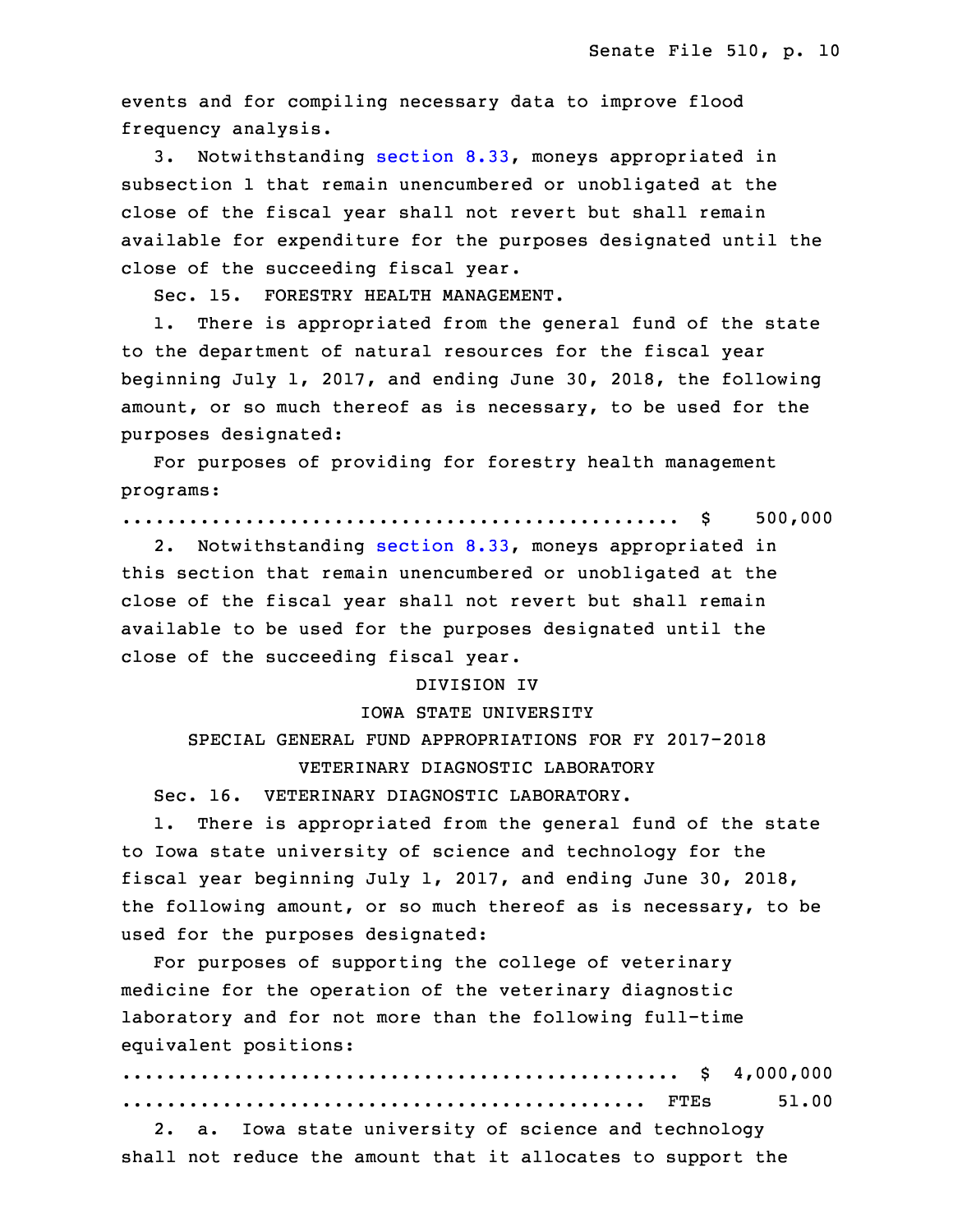college of veterinary medicine from any other source due to the appropriation made in this section.

 b. Paragraph "a" does not apply to <sup>a</sup> reduction made to support the college of veterinary medicine, if the same percentage of reduction imposed on the college of veterinary medicine is also imposed on all of Iowa state university of science and technology's budget units.

3. If by June 30, 2018, Iowa state university of science and technology fails to allocate the moneys appropriated in this section to the college of veterinary medicine in accordance with this section, the moneys appropriated in this section for that fiscal year shall revert to the general fund of the state.

## DIVISION V

# 35 ENVIRONMENT FIRST FUND

# GENERAL APPROPRIATIONS FOR FY 2017-2018

 Sec. 17. DEPARTMENT OF AGRICULTURE AND LAND 3 STEWARDSHIP. There is appropriated from the environment first fund created in [section](https://www.legis.iowa.gov/docs/code/2017/8.57A.pdf) 8.57A to the department of agriculture and land stewardship for the fiscal year beginning July 1, 2017, and ending June 30, 2018, the following amounts, or so much thereof as is necessary, to be used for the purposes designated:

9 1. CONSERVATION RESERVE ENHANCEMENT PROGRAM (CREP)

a. For the conservation reserve enhancement program to restore and construct wetlands for the purposes of intercepting tile line runoff, reducing nutrient loss, improving water quality, and enhancing agricultural production practices: .................................................. \$ 1,000,000

b. Not more than 10 percent of the moneys appropriated in paragraph "a" may be used for costs of administration and implementation of soil and water conservation practices.

c. Notwithstanding any other provision in law, the department may use moneys appropriated in this subsection, in combination with other appropriate environment first fund appropriations, for cost sharing to match United States department of agriculture, natural resources conservation service, wetlands reserve enhancement program (WREP) funding available to Iowa.

2. WATERSHED PROTECTION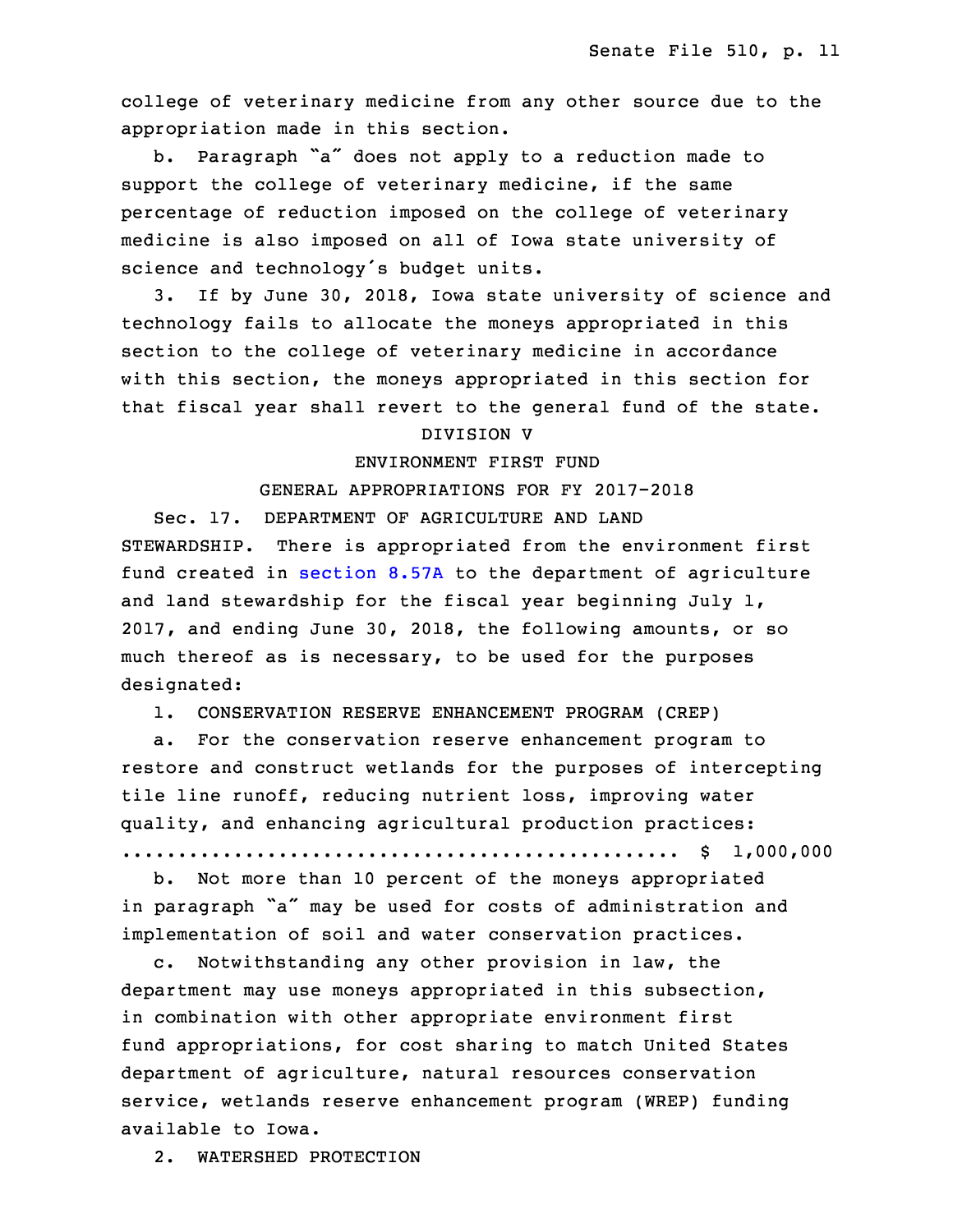a. For continuation of a program that provides multiobjective resource protections for flood control, water quality, erosion control, and natural resource conservation: 29 .................................................. \$ 900,000

b. Not more than 10 percent of the moneys appropriated in paragraph "a" may be used for costs of administration and implementation of soil and water conservation practices.

33 3. FARM MANAGEMENT DEMONSTRATION PROGRAM

a. For continuation of a statewide voluntary farm management demonstration program to demonstrate the effectiveness and adaptability of emerging practices in agronomy that protect water resources and provide other environmental benefits:

.................................................. \$ 375,000

b. The amount appropriated in paragraph "a", shall be allocated to an organization representing soybean growers to provide for an agriculture and environment performance program.

4. SOIL AND WATER CONSERVATION - ADMINISTRATION

a. For use by the department for costs of administration and implementation of soil and water conservation practices: .................................................. \$ 3,800,000

 b. Of the moneys appropriated in paragraph "a", \$150,000 is allocated to support field staff providing technical assistance.

15 5. CONSERVATION RESERVE PROGRAM (CRP)

a. To encourage and assist farmers in enrolling in and the implementation of the federal conservation reserve program and to work with them to enhance their revegetation efforts to improve water quality and habitat:

20 .................................................. \$ 900,000

 b. Not more than 10 percent of the moneys appropriated in paragraph "a" may be used for costs of administration and implementation of soil and water conservation practices.

6. SOIL AND WATER CONSERVATION

a. For use by the department in providing for soil and water conservation:

27 .................................................. \$ 8,325,000

b. (1) Of the amount appropriated in paragraph "a", for transfer to the loess hills development and conservation fund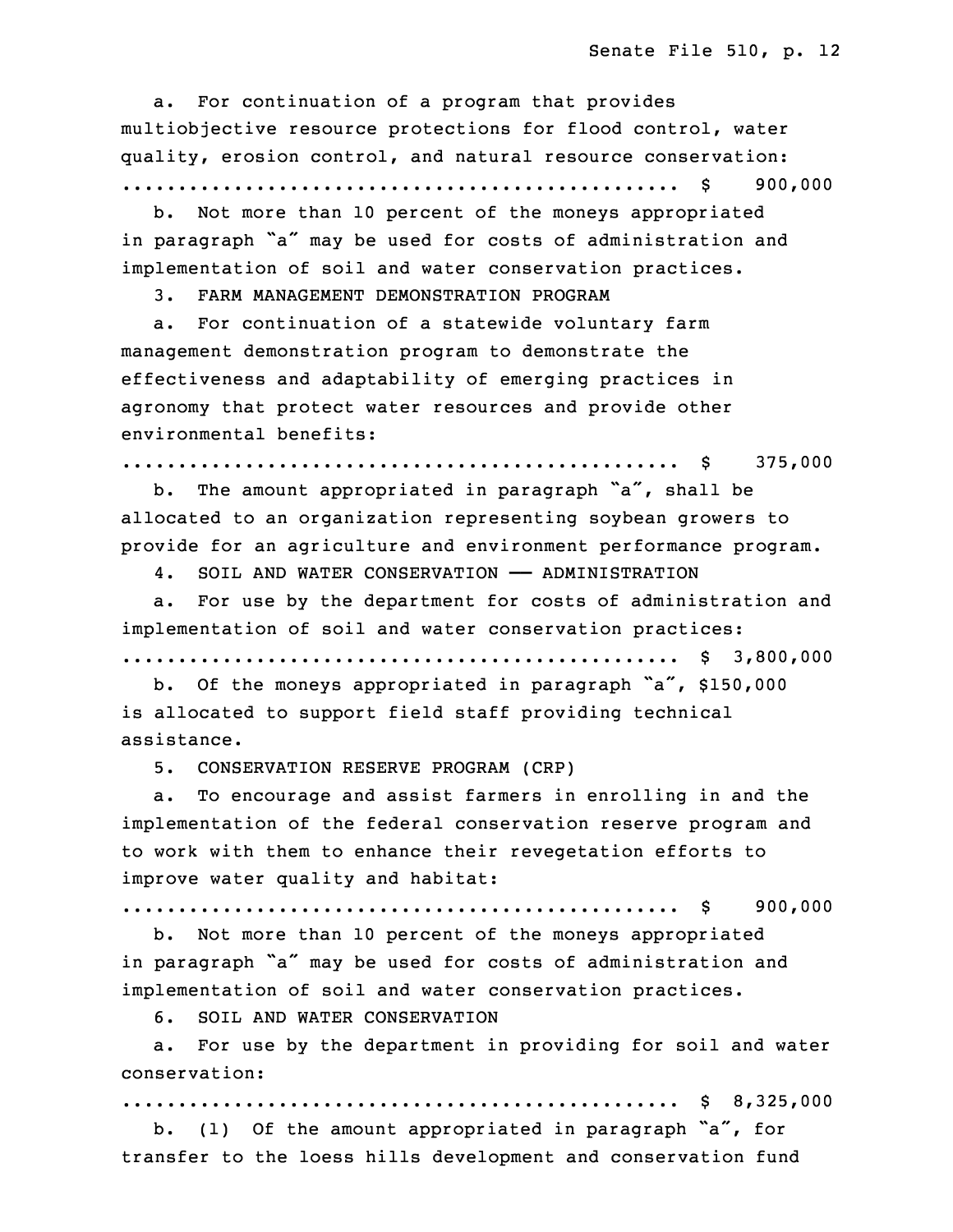created in section 161D.2:

31 .................................................. \$ 490,000

(2) (a) Of the amount transferred to the loess hills development and conservation fund in subparagraph  $(1)$ , \$450,000 shall be allocated to the fund's hungry canyons account.

(b) Not more than 10 percent of the moneys allocated to the fund's hungry canyons account as provided in subparagraph division (a) may be used for administrative costs.

3 (3) (a) Of the amount transferred to the loess hills development and conservation fund in subparagraph (1), \$40,000 shall be allocated to the fund's loess hills alliance account.

(b) Not more than 10 percent of the moneys allocated to the fund's loess hills alliance account as provided in subparagraph division (a) may be used for administrative costs.

c. Of the remaining amount appropriated in paragraph  $a''$ , for use by the department in providing for soil and water conservation administration, the conservation of soil and water resources, or the support of soil and water conservation districts:

.................................................. \$ 7,835,000

d. Of the amount appropriated in paragraph "c" that the department allocates to a soil and water conservation district, the first \$15,000 may be expended by the district for the 18 purpose of providing financial incentives under section 161A.73 to establish management practices for the control of soil erosion on land that is row-cropped, including but not limited to nontill planting, ridge-till planting, and contouring strip-cropping. Of any remaining amount of that appropriation allocated by the department to a district, 30 percent may be expended by the district for that same purpose.

e. Not more than 5 percent of the moneys appropriated in paragraph "c" may be allocated for cost sharing to address complaints filed under section [161A.47](https://www.legis.iowa.gov/docs/code/2017/161A.47.pdf).

f. Of the moneys appropriated in paragraph " $c$ ", 5 percent shall be allocated for financial incentives to establish practices to protect watersheds above publicly owned lakes of the state from soil erosion and sediment as provided in section 32 161A.73.

g. The state soil conservation committee established by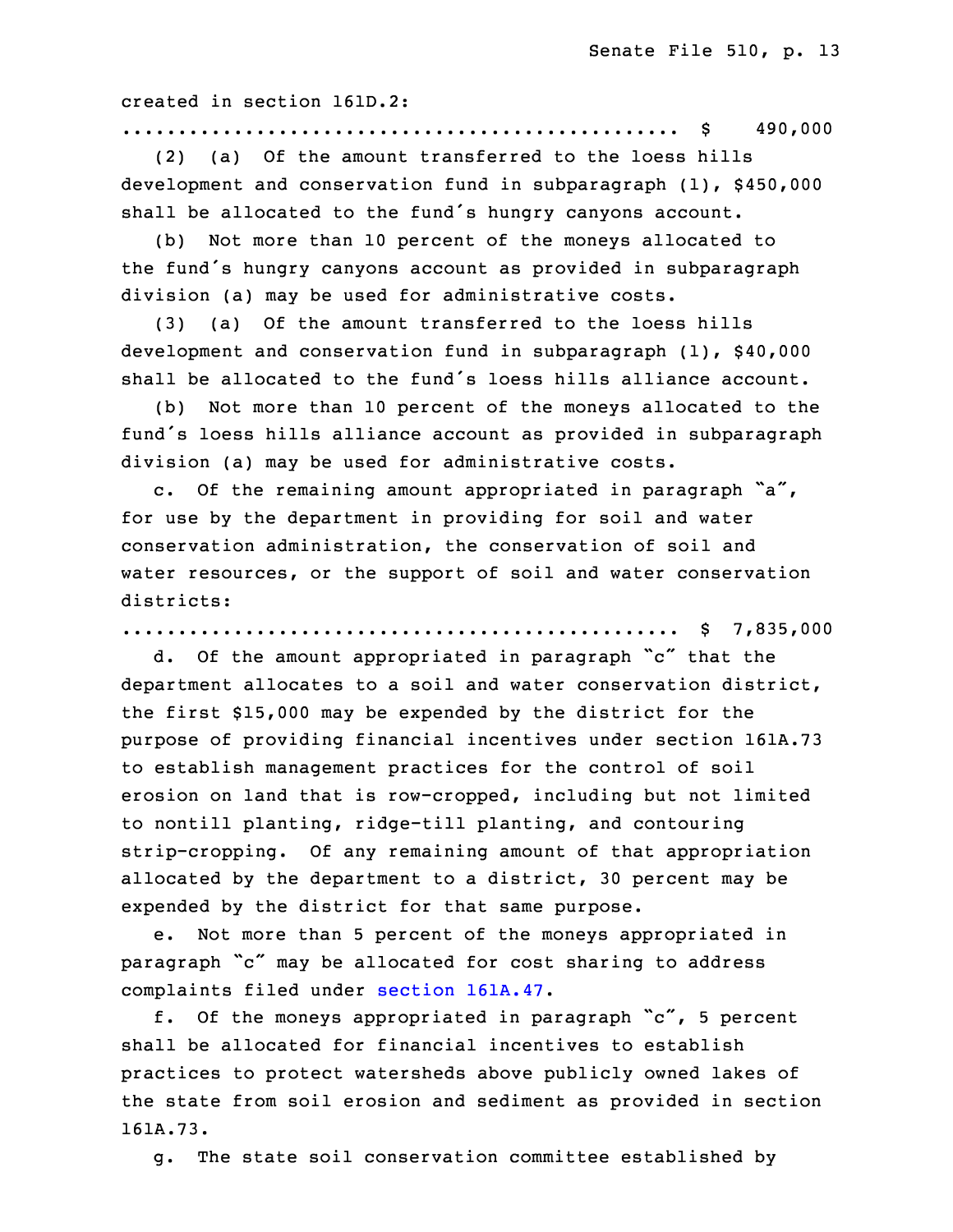section 161A.4 may allocate moneys appropriated in paragraph "c" to conduct research and demonstration projects to promote conservation tillage and nonpoint source pollution control practices.

h. The allocation of moneys as financial incentives as provided in section [161A.73](https://www.legis.iowa.gov/docs/code/2017/161A.73.pdf) may be used in combination with moneys allocated by the department of natural resources.

i. Not more than 15 percent of the moneys appropriated in paragraph "c" may be used for costs of administration and implementation of soil and water conservation practices.

j. In lieu of moneys appropriated in section [466A.5](https://www.legis.iowa.gov/docs/code/2017/466A.5.pdf), not more than \$25,000 of the moneys appropriated in paragraph  $\degree$ c" shall be used by the division of soil conservation and water quality of the department of agriculture and land stewardship to provide administrative support to the watershed improvement review board established in [section](https://www.legis.iowa.gov/docs/code/2017/466A.3.pdf) 466A.3.

Sec. 18. DEPARTMENT OF NATURAL RESOURCES. There is appropriated from the environment first fund created in section 8.57A to the department of natural resources for the fiscal year beginning July 1, 2017, and ending June 30, 2018, the following amounts, or so much thereof as is necessary, to be used for the purposes designated:

1. STATE PARKS MAINTENANCE AND OPERATIONS

 a. For regular maintenance and operations of state parks and staff time associated with these activities:

.................................................. \$ 6,235,000

b. Of the amount appropriated in paragraph "a", up to 26 \$100,000 shall be allocated for statewide coordination of volunteer efforts under the water quality and keepers of the land programs.

2. GEOGRAPHIC INFORMATION SYSTEM (GIS)

To provide local watershed managers with geographic information system data for their use in developing, monitoring, and displaying results of their watershed work: 33 .................................................. \$ 195,000

3. WATER QUALITY MONITORING

For continuing the establishment and operation of water quality monitoring stations:

.................................................. \$ 2,955,000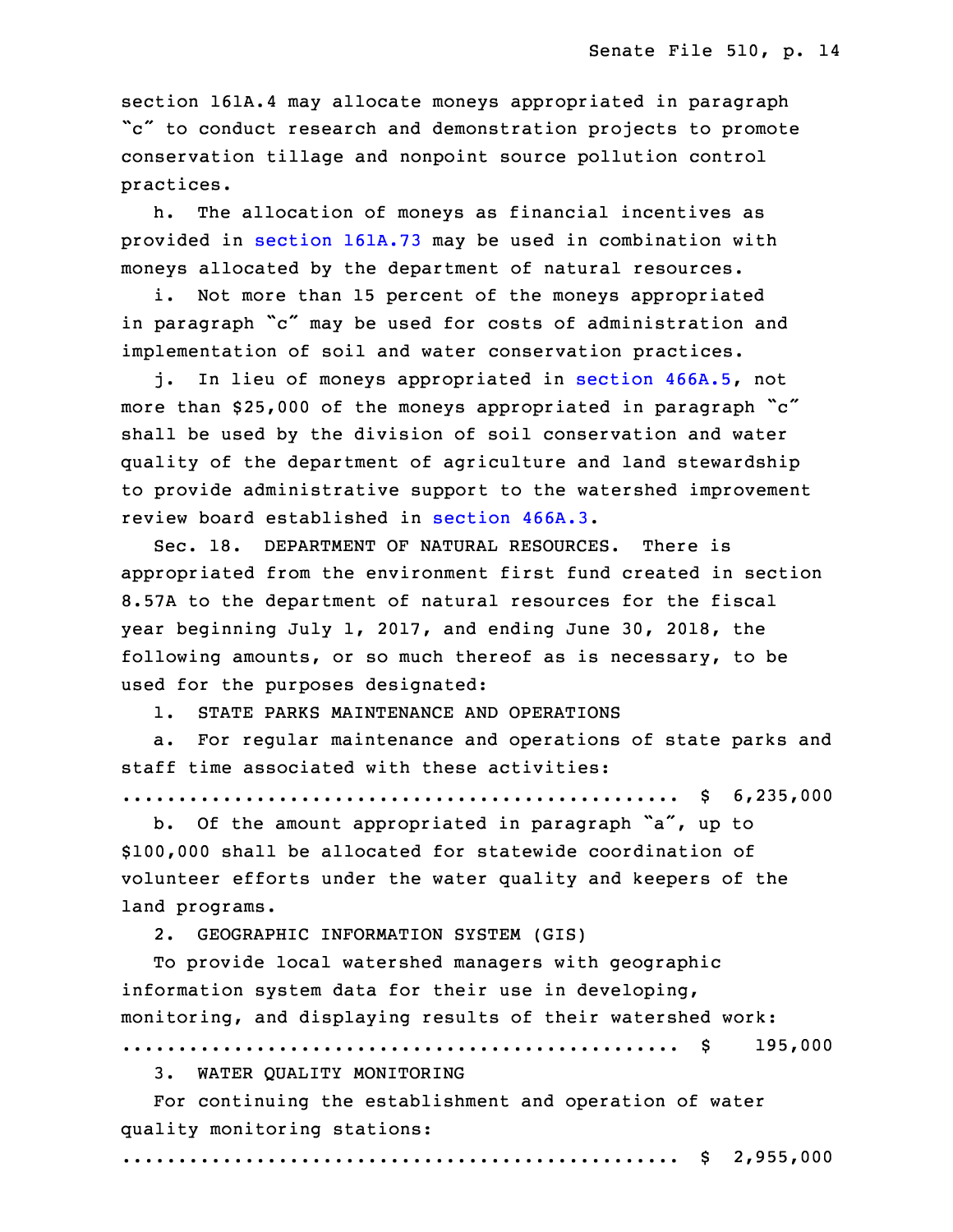4. PUBLIC WATER SUPPLY SYSTEM ACCOUNT

 For deposit in the public water supply system account of the water quality protection fund created in section [455B.183A](https://www.legis.iowa.gov/docs/code/2017/455B.183A.pdf):

6 .................................................. \$ 500,000

5. REGULATION OF ANIMAL FEEDING OPERATIONS

For the regulation of animal feeding operations, including as provided for in [chapters](https://www.legis.iowa.gov/docs/code/2017/459.pdf) 459 through 459B:

10 .................................................. \$ 1,320,000

6. AMBIENT AIR QUALITY

 For the abatement, control, and prevention of ambient air pollution in this state, including measures as necessary to assure attainment and maintenance of ambient air quality standards from particulate matter:

16 .................................................. \$ 425,000

17 7. WATER QUANTITY REGULATION

For regulating water quantity from surface and subsurface sources by providing for the allocation and use of water resources, the protection and management of water resources, and the preclusion of conflicts among users of water resources, including as provided in chapter 455B, division III, part 4:

23 .................................................. \$ 495,000

8. GEOLOGICAL AND WATER SURVEY

For continuing the operations of the department's geological and water survey including but not limited to providing analysis, data collection, investigative programs, and information for water supply development and protection:

29 .................................................. \$ 200,000

Sec. 19. REVERSION.

1. a. Except as provided in paragraph "b", and notwithstanding [section](https://www.legis.iowa.gov/docs/code/2017/8.33.pdf) 8.33, moneys appropriated for the fiscal year beginning July 1, 2017, in this division of this Act that remain unencumbered or unobligated at the close of the fiscal year shall not revert but instead shall remain available to be used for the purposes designated until the close of the succeeding fiscal year, or until the project for which the appropriation was made is completed, whichever is earlier.

 b. Notwithstanding section 8.33, moneys appropriated for the fiscal year beginning July 1, 2017, in this division of this Act to the department of agriculture and land stewardship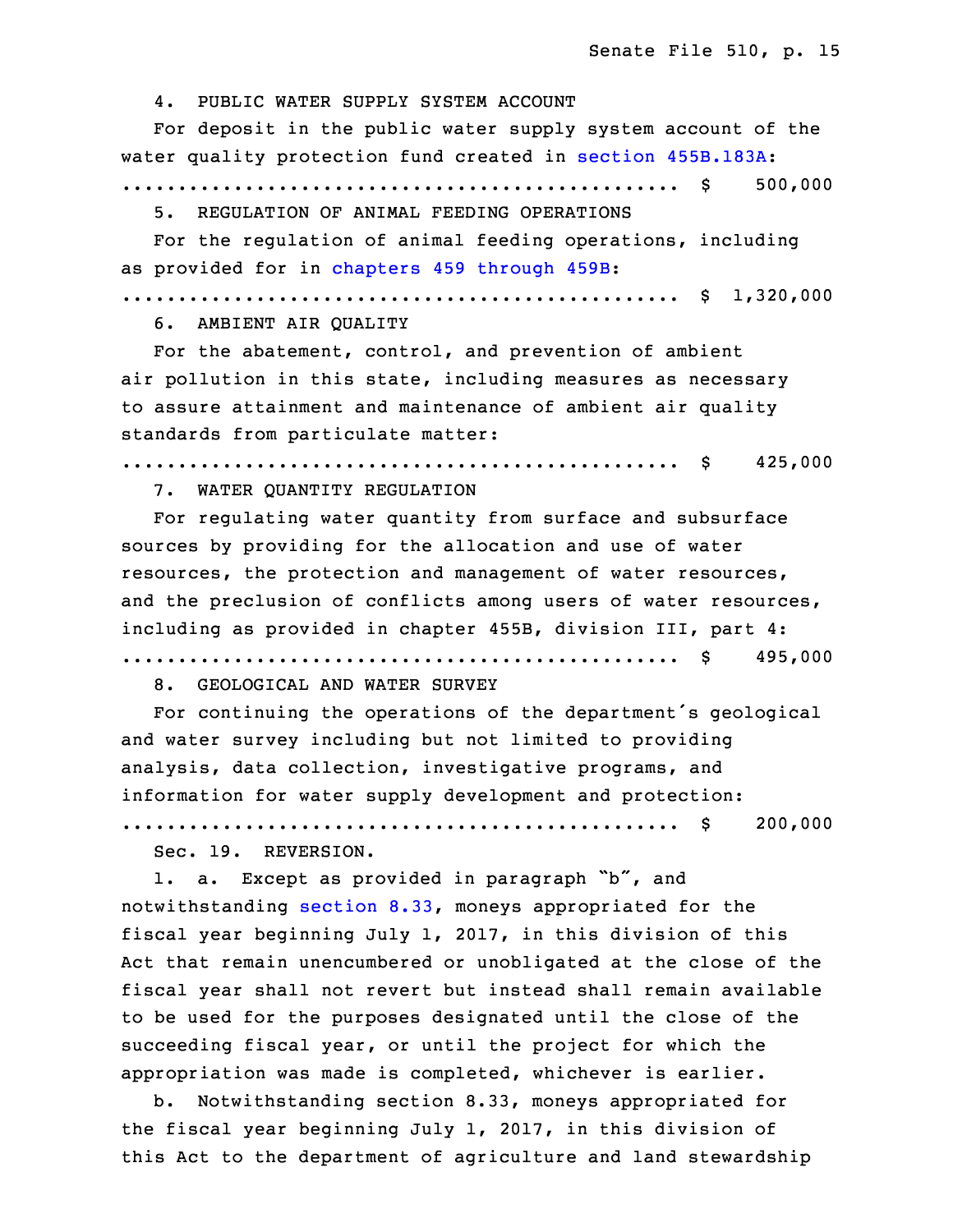to provide financial assistance for the establishment of permanent soil and water conservation practices that remain unencumbered or unobligated at the close of the fiscal year shall not revert but instead shall remain available for expenditure for the purposes designated until the close of the fiscal year beginning July 1, 2020.

2. Subsection 1 does not apply to moneys transferred pursuant to this division to the loess hills development and 15 conservation fund created in section 161D.2 which shall not revert as provided in that section.

#### 17 DIVISION VI

18 ENVIRONMENT FIRST FUND

#### 19 SPECIAL APPROPRIATIONS FOR FY 2017-2018

Sec. 20. WATER QUALITY INITIATIVE - DEPARTMENT OF AGRICULTURE AND LAND STEWARDSHIP.

 1. There is appropriated from the environment first fund created in section 8.57A to the department of agriculture and land stewardship for the fiscal year beginning July 1, 2017, and ending June 30, 2018, the following amount, or so much thereof as is necessary, to be used for the purposes designated:

For deposit in the water quality initiative fund created in section 466B.45, for purposes of supporting the water quality initiative administered by the division of soil conservation and water quality as provided in section [466B.42](https://www.legis.iowa.gov/docs/code/2017/466B.42.pdf), including salaries, support, maintenance, and miscellaneous purposes:

33 .................................................. \$ 2,375,000

2. a. The moneys appropriated in subsection 1 shall be used to support projects in subwatersheds as designated by the division that are part of high-priority watersheds identified by the water resources coordinating council established pursuant to [section](https://www.legis.iowa.gov/docs/code/2017/466B.3.pdf) 466B.3.

 b. The moneys appropriated in subsection 1 shall be used to support projects in watersheds generally, including regional watersheds, as designated by the division and high-priority watersheds identified by the water resources coordinating council established pursuant to section 466B.3.

9 3. In supporting projects in subwatersheds and watersheds as provided in subsection 2, all of the following shall apply: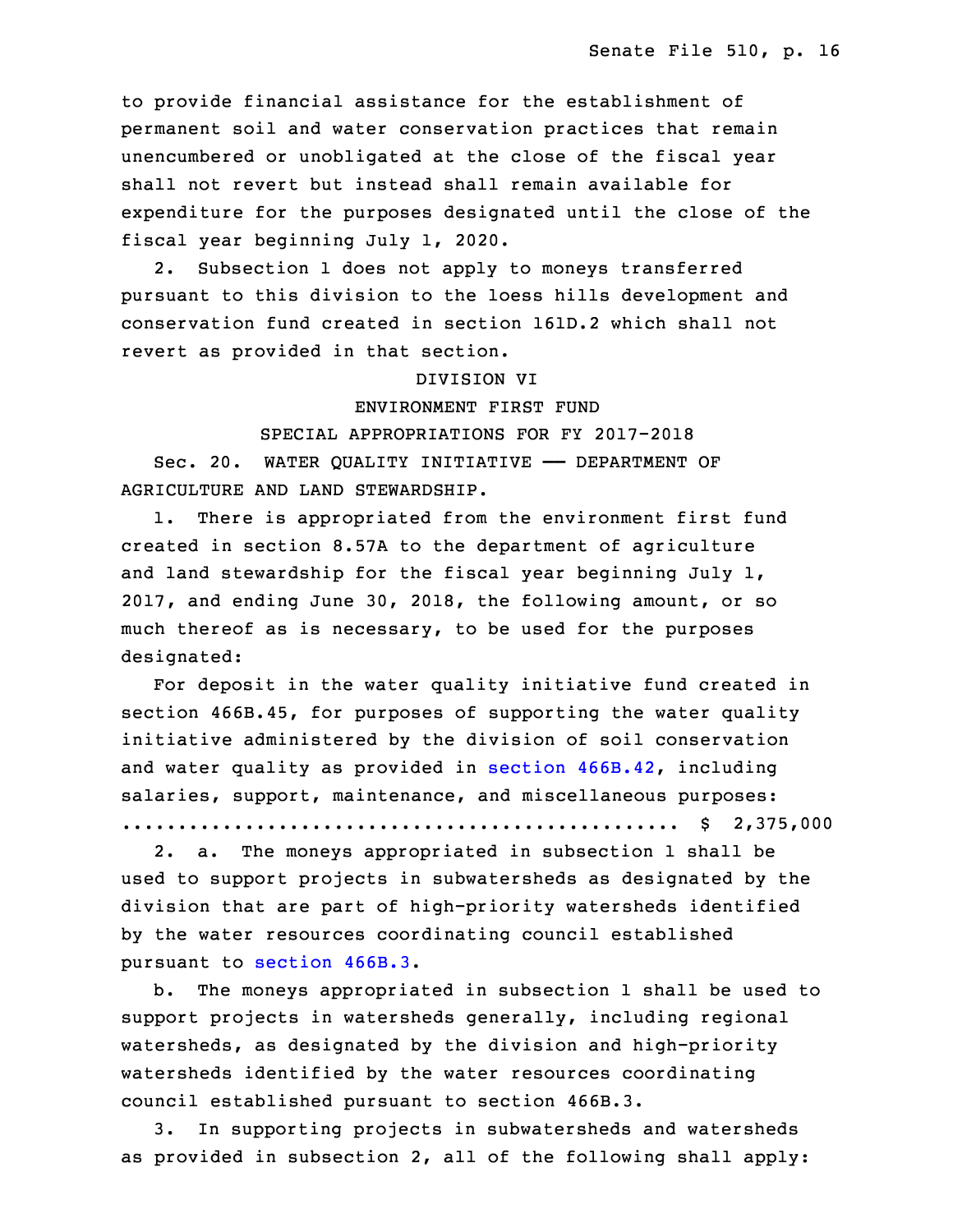a. The demonstration projects shall utilize water quality practices as described in the latest revision of the document entitled "Iowa Nutrient Reduction Strategy" initially presented in November 2012 by the department of agriculture and land stewardship, the department of natural resources, and Iowa state university of science and technology.

b. The division shall implement demonstration projects as provided in paragraph "a" by providing for participation by persons who hold a legal interest in agricultural land used in farming. To every extent practical, the division shall provide for collaborative participation by such persons who hold <sup>a</sup> legal interest in agricultural land located within the same subwatershed.

 c. The division shall implement <sup>a</sup> demonstration project on a cost-share basis as determined by the division. However, except for edge-of-field practices, the state's share of the amount shall not exceed 50 percent of the estimated cost of establishing the practice as determined by the division or 50 percent of the actual cost of establishing the practice, whichever is less.

d. The demonstration projects shall be used to educate other persons about the feasibility and value of establishing similar water quality practices. The division shall promote field day events for purposes of allowing interested persons to establish water quality practices on their agricultural land.

 e. The division shall conduct water quality evaluations within supported subwatersheds. Within <sup>a</sup> reasonable period after accumulating information from such evaluations, the division shall create an aggregated database of water quality practices. Any information identifying a person holding a legal interest in agricultural land or specific agricultural land shall be a confidential record under [section](https://www.legis.iowa.gov/docs/code/2017/22.7.pdf) 22.7.

4. The moneys appropriated in subsection 1 shall be used 9 to support education and outreach in <sup>a</sup> manner that encourages persons who hold a legal interest in agricultural land used for farming to implement water quality practices, including the establishment of such practices in watersheds generally, and not limited to subwatersheds or high-priority watersheds.

5. The moneys appropriated in subsection 1 may be used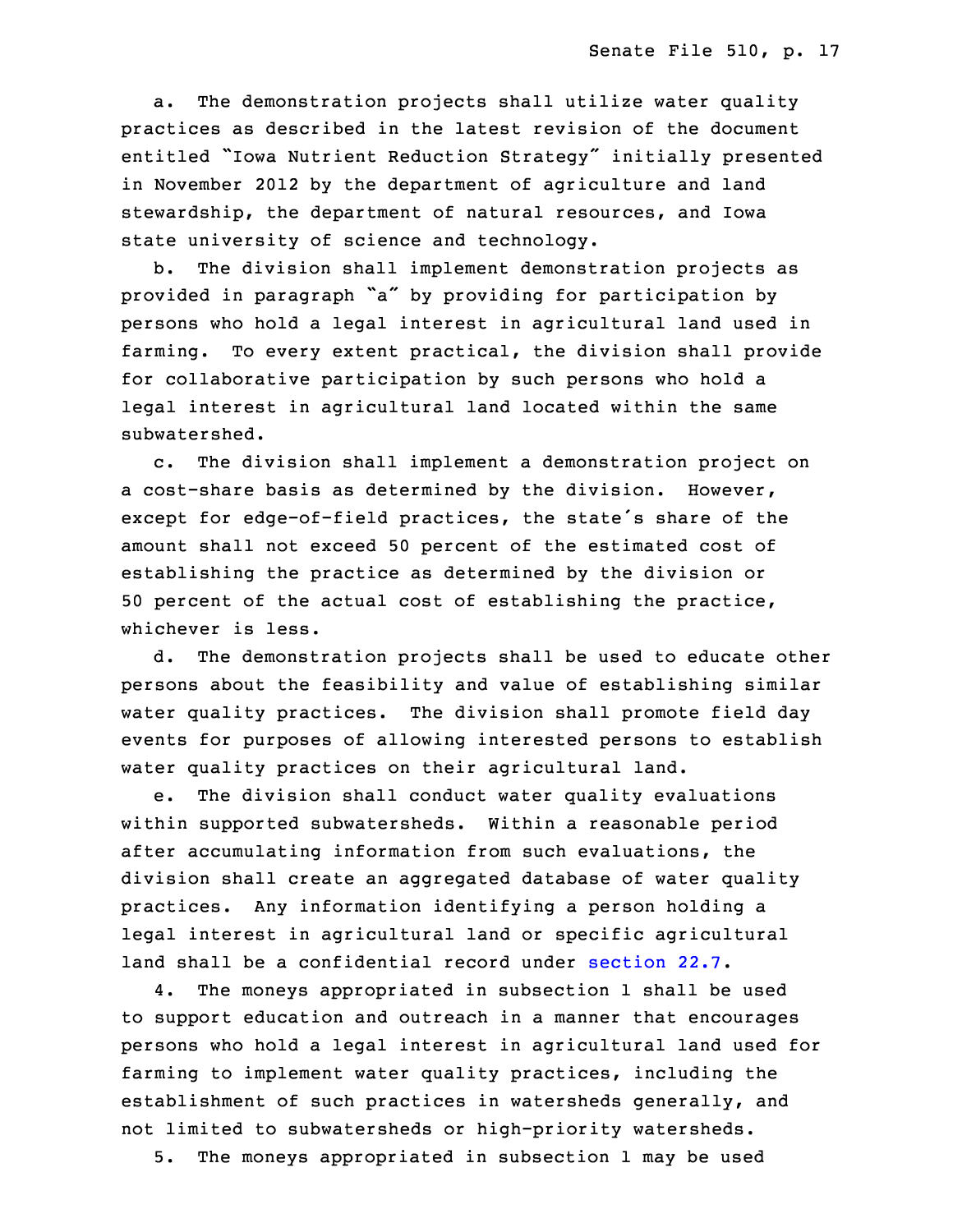to contract with persons to coordinate the implementation of efforts provided in this section.

6. The moneys appropriated in subsection 1 may be used by the department to support urban soil and water conservation efforts, which may include but are not limited to management practices related to bioretention, landscaping, the use of permeable or pervious pavement, and soil quality restoration. The moneys shall be allocated on <sup>a</sup> cost-share basis as provided in chapter 161A.

 7. Notwithstanding any other provision of law to the contrary, the department may use moneys appropriated in subsection 1 to carry out the provisions of this section on a cost-share basis in combination with other moneys available to the department from a state or federal source.

8. Not more than 10 percent of the moneys appropriated in this section may be used to pay for the costs of administering and implementing the water quality initiative by the department's division of soil conservation and water quality as provided in section 466B.42 and this section.

Sec. 21. REAP - IN LIEU OF GENERAL FUND APPROPRIATION. Notwithstanding the standing appropriation in section 455A.18, there is appropriated from the environment first fund created in section 8.57A to the Iowa resources enhancement and protection fund, in lieu of the appropriation made in section 455A.18, for the fiscal year beginning July 1, 2017, and ending June 30, 2018, the following amount, to be allocated as provided in section 455A.19:

7 .................................................. \$ 12,000,000

#### 8 DIVISION VII

9 ELIMINATION OF WATERSHED IMPROVEMENT REVIEW BOARD 10 SPECIAL APPROPRIATION FOR FY 2017-2018 RELATED STATUTORY CHANGES

 Sec. 22. MANAGEMENT OF MONEYS IN THE WATERSHED IMPROVEMENT FUND - APPROPRIATION.

 1. Notwithstanding section 466A.2, and the repeal of chapter 466A as provided in this division of this Act, on and after December 31, 2017, the department of agriculture and land stewardship shall manage the watershed improvement fund in the same manner as required in 2016 Acts, chapter 1134, section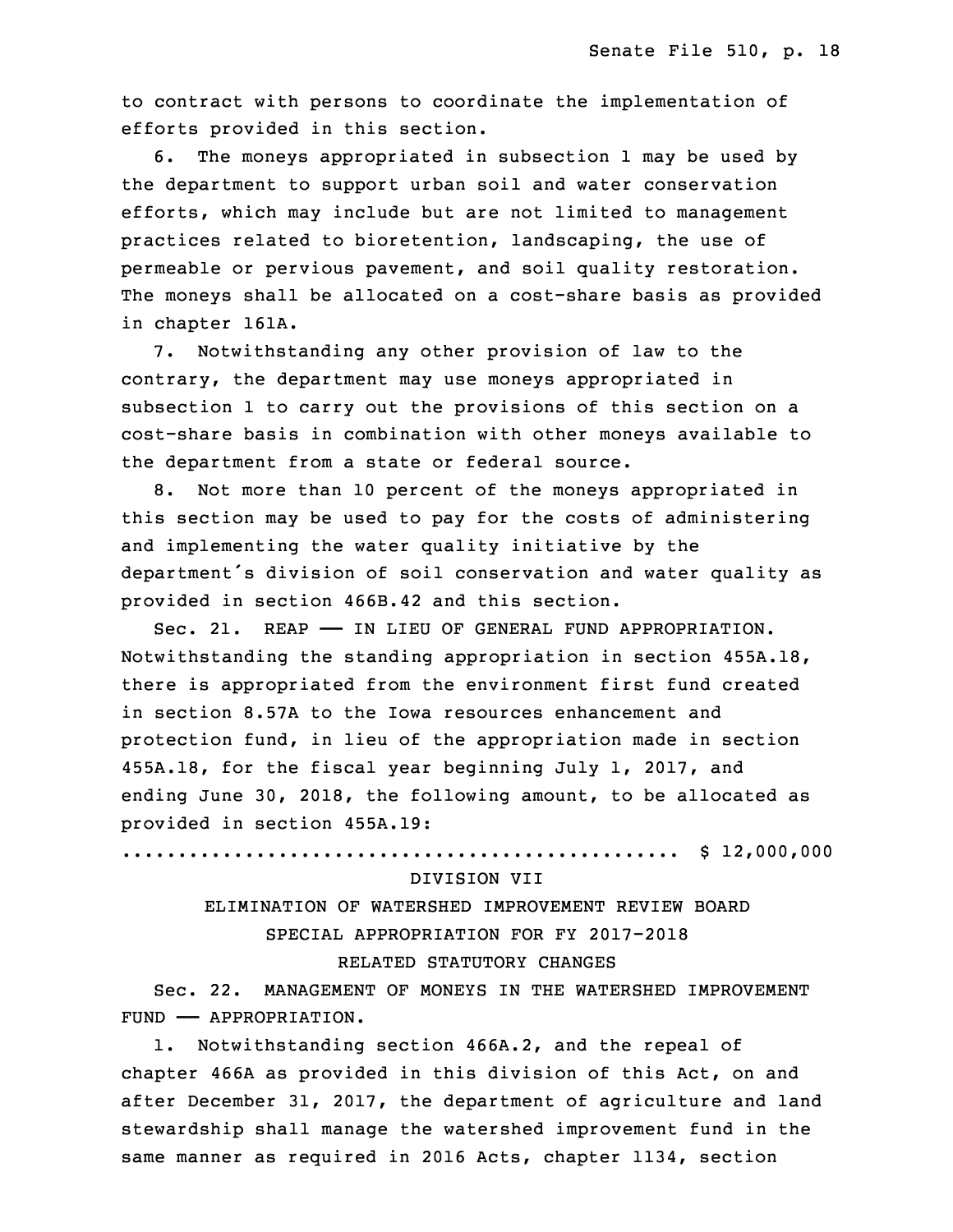19 35, including by making necessary payments to satisfy any outstanding obligations incurred by the watershed improvement review board prior to December 31, 2017.

 2. Any unobligated and unencumbered moneys remaining in the watershed improvement fund on December 31, 2017, are appropriated to the department for use by the department in providing for soil and water conservation administration, the conservation of soil and water resources, or the support of soil and water conservation districts in the same manner as provided in the section of this Act appropriating moneys to the department from the environment first fund created in section 8.57A.

Sec. 23. Section 461.33, subsection 2, paragraph a, Code 32 2017, is amended to read as follows:

a. Soil conservation and watershed protection, including by supporting the division of soil conservation and water quality within the department of agriculture and land stewardship and soil and water conservation district commissioners. The department may provide for the installation of conservation practices and watershed protection improvements as provided in chapters 161A, [161C](https://www.legis.iowa.gov/docs/code/2017/161C.pdf), [461A](https://www.legis.iowa.gov/docs/code/2017/461A.pdf), and [466](https://www.legis.iowa.gov/docs/code/2017/466.pdf), and [466A](https://www.legis.iowa.gov/docs/code/2017/466A.pdf).

5 Sec. 24. REPEAL. Chapter 466A, Code 2017, is repealed. 6 Sec. 25. EFFECTIVE DATES.

1. The section of this division of this Act repealing chapter 466A takes effect January 1, 2018.

2. The remainder of the provisions in this division of this Act take effect July 1, 2017.

#### DIVISION VIII

# IOWA RESOURCES ENHANCEMENT AND PROTECTION FUND

# 13 SPECIAL USE OF MONEYS FOR FY 2017-2018

 Sec. 26. OPEN SPACES ACCOUNT —— PARK MAINTENANCE AND REPAIR. Notwithstanding section 455A.19, subsection 1, paragraph "a", subparagraph  $(1)$ , of the moneys allocated to the open spaces account of the Iowa resources enhancement and protection fund, \$288,000 shall be used by the department of natural resources for state park maintenance and repair for the fiscal year beginning July 1, 2017, and ending on June 30, 2018.

#### DIVISION IX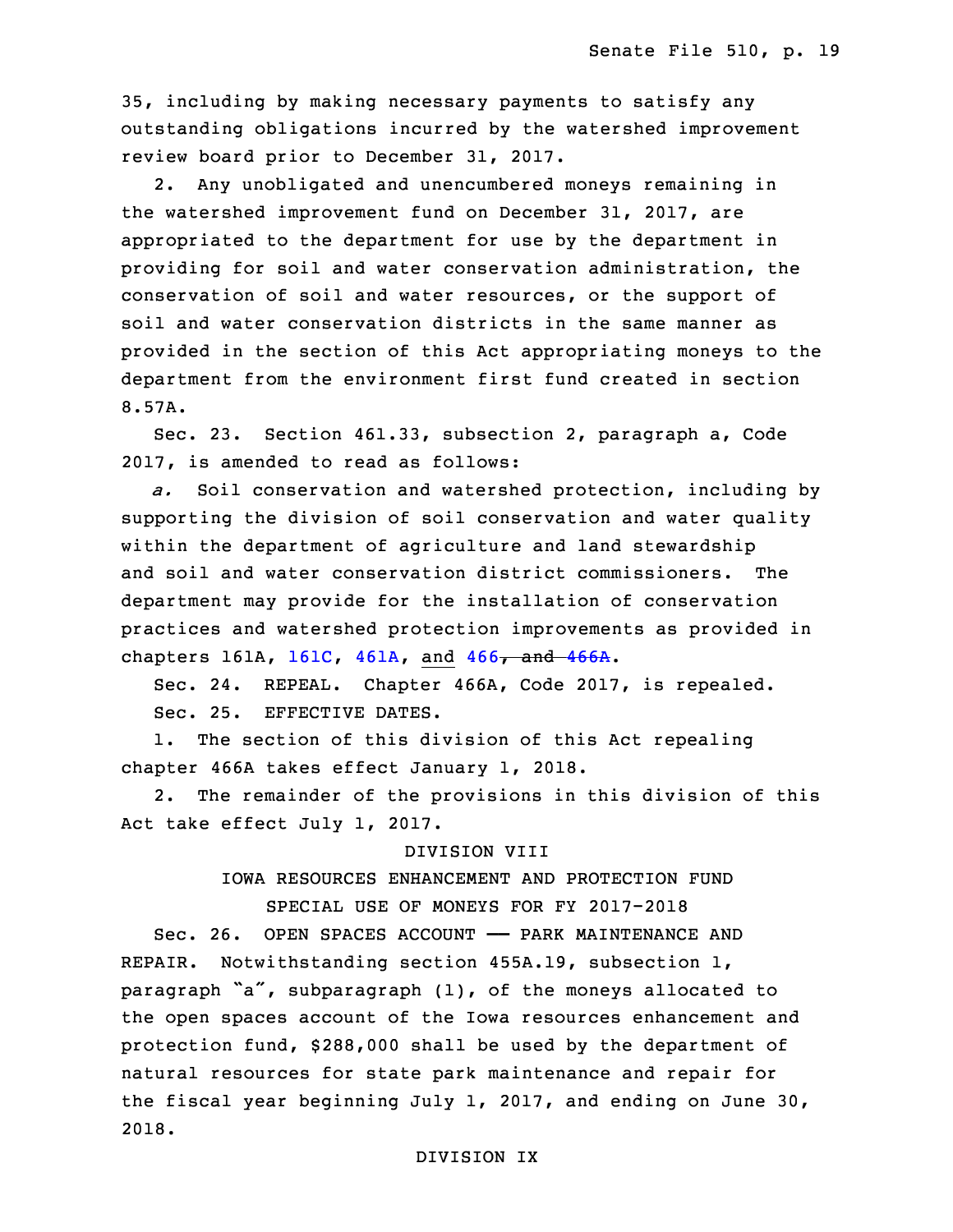# 23 LIVESTOCK HEALTH SPECIAL APPROPRIATION FOR FY 2017-2018

 GENERAL FUND —— RELATED STATUTORY CHANGES 25 Sec. 27. FOREIGN ANIMAL DISEASES AFFLICTING LIVESTOCK —— APPROPRIATION. There is appropriated from the general fund of the state to the department of agriculture and land stewardship for the fiscal year beginning July 1, 2017, and ending June 30, 2018, the following amount, or so much thereof as is necessary, to be used for the purposes designated:

1. For deposit in the foreign animal disease preparedness and response fund created in section 163.3B as enacted in this division of this Act:

34 .................................................. \$ 100,000

2. In developing a foreign animal disease preparedness and response strategy as required in section 163.3C as enacted in this division of this Act, the department shall prepare an interim report to be submitted to the joint appropriations subcommittee on agriculture and natural resources not later than January 10, 2018. The interim report shall include preliminary findings and recommendations together with plans for completing the strategy. The department shall prepare a final report to be submitted to the joint appropriations subcommittee on agriculture and natural resources not later than January 10, 2019. The report shall include final findings and recommendations for establishing the strategy, and may include any proposed notice of intended action for consideration by the department or proposed legislation for consideration by the general assembly.

15 Sec. 28. NEW SECTION. **163.3B Foreign animal disease** 16 **preparedness and response fund.**

A foreign animal disease preparedness and response fund is created in the state treasury under the control and management of the department.

2. The fund shall include moneys appropriated by the general assembly credited to the fund. The fund may include other moneys available to and obtained or accepted by the department as provided in section 159.6A, including but not limited to the federal government, other public sources, or private sources.

3. Moneys in the fund are appropriated to the department and shall be used exclusively to develop, establish, and implement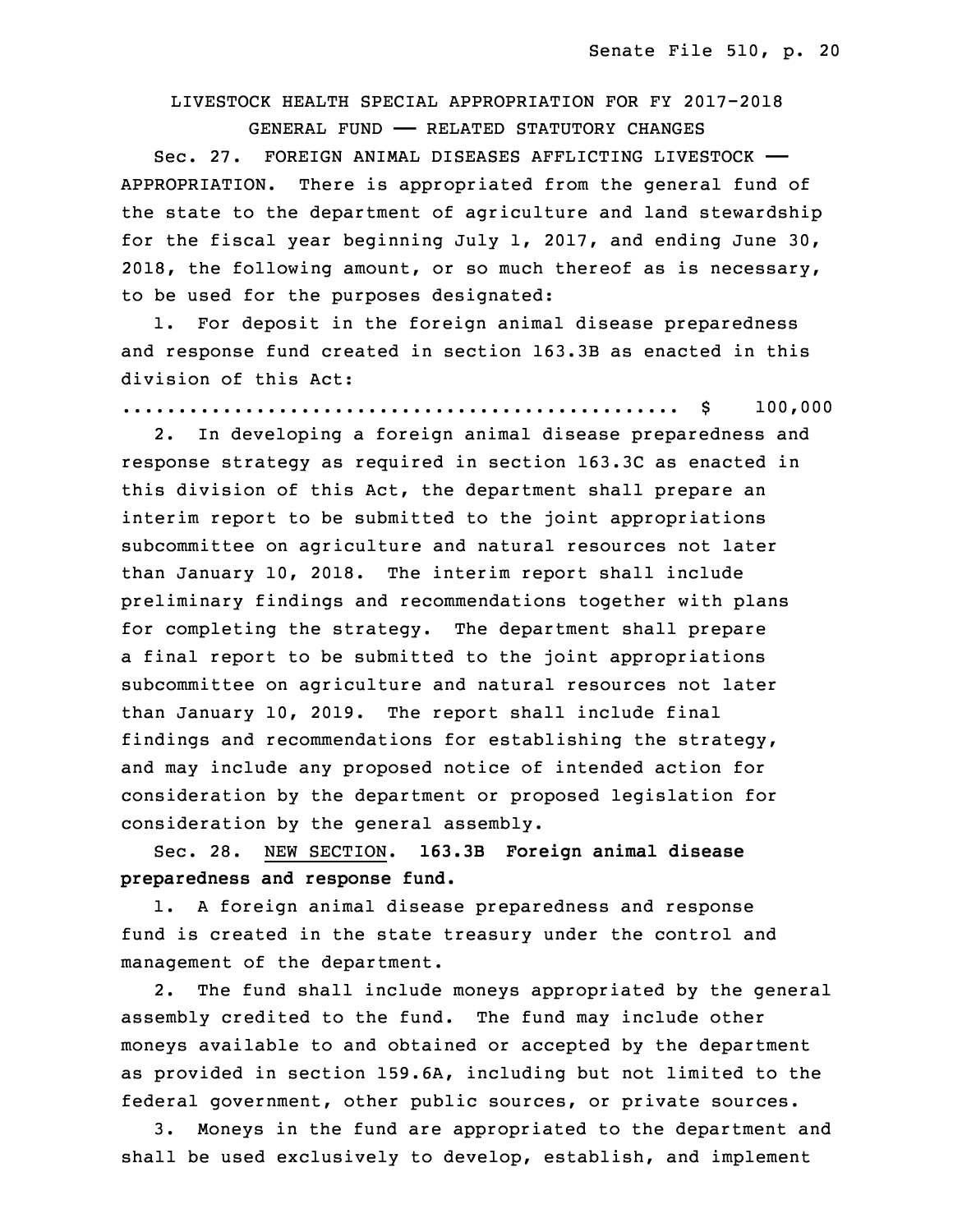a foreign animal disease preparedness and response strategy as described in section 163.3C, and shall not require further special authorization by the general assembly.

30 4. *a.* Notwithstanding section 12C.7, interest or earnings on moneys in the fund shall be credited to the fund.

32 *b.* Notwithstanding section 8.33, moneys credited to the fund that remain unexpended or unobligated at the end of a fiscal year shall not revert to any other fund.

35 Sec. 29. NEW SECTION. **163.3C Foreign animal disease preparedness and response strategy.**

 1. As used in this section, unless the context otherwise requires:

 *a. "Foreign animal disease"* means <sup>a</sup> disease introduced into this state that negatively affects the health of livestock and is transmittable between the same or different species of livestock.

<sup>8</sup> *b. "Livestock"* means an animal belonging to the bovine, caprine, equine, ovine, or porcine species, ostriches, rheas, emus; farm deer as defined in section 170.1; or turkeys, chickens, or other poultry.

 2. The department shall develop and establish <sup>a</sup> foreign animal disease preparedness and response strategy for use by the department in order to prevent, control, or eradicate the transmission of foreign animal diseases among populations of livestock. The strategy may be part of the department's veterinary emergency preparedness and response services as provided in section 163.3A. The strategy shall provide additional expertise and resources to increase biosecurity efforts that assist in the prevention of a foreign animal disease outbreak in this state. In developing and establishing the strategy, the department shall consult with interested persons including but not limited to the following:

- *a.* The Iowa cattlemen's association.
- b. The Iowa state dairy association.
- 26 *c.* The Iowa pork producers association.
- d. The Iowa sheep producers industry association.
- e. The Iowa turkey federation.
- 29 *f.* The Iowa poultry association.
- 30 *g.* The college of veterinary medicine at Iowa state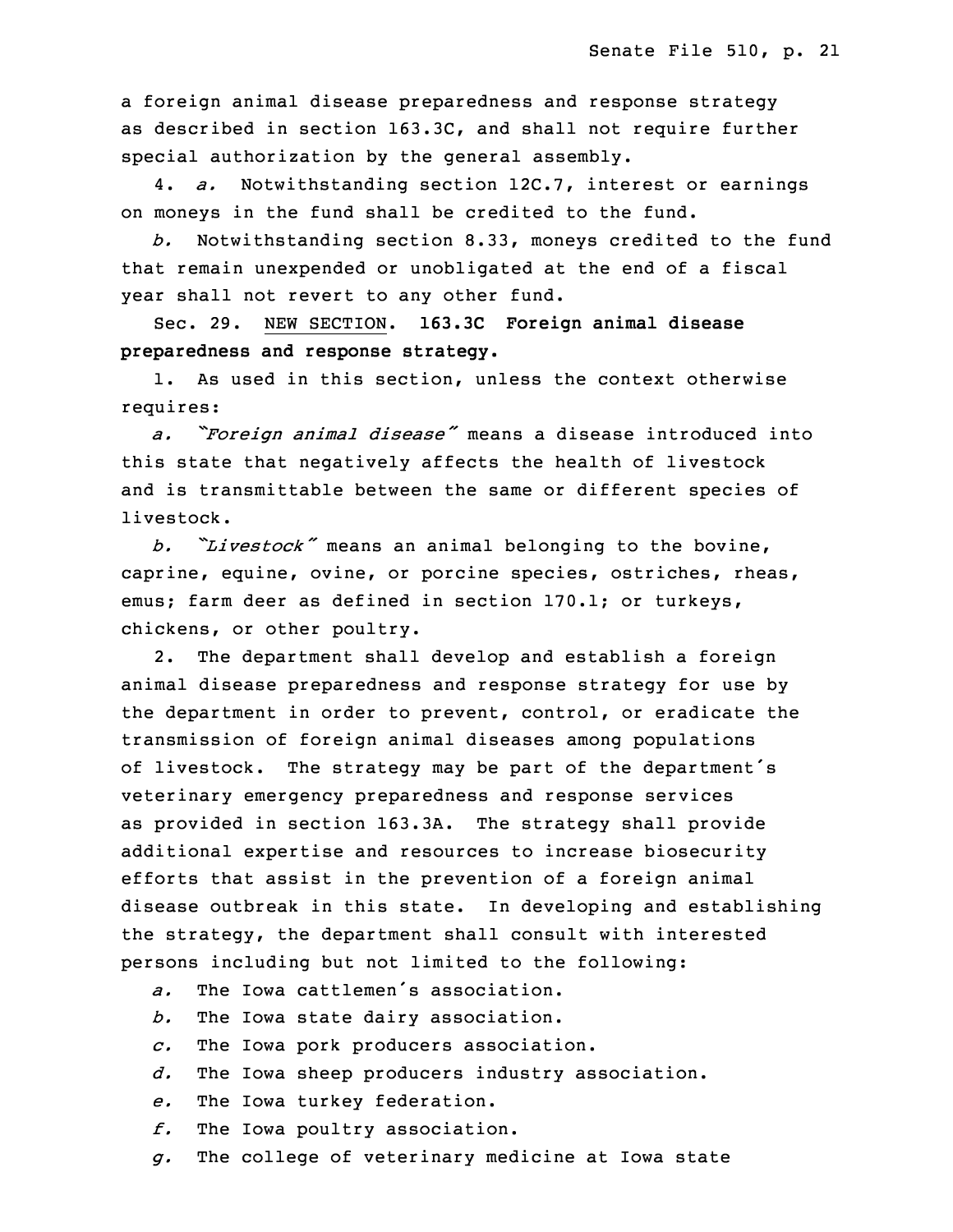university.

h. The livestock health advisory council created in section 33 267.2.

3. The department shall implement the foreign animal disease preparedness and response strategy if necessary to prevent, control, or eradicate the transmission and incidence of foreign animal diseases that may threaten or actually threaten livestock in this state. In implementing the strategy, the department may utilize emergency response measures as otherwise required under section 163.3A. The 6 department may but is not required to consult with interested persons when implementing the strategy.

## 8 DIVISION X

9 APPROPRIATION AND STATUTORY CHANGES —— ELIMINATION

OF LEOPOLD CENTER FOR SUSTAINABLE AGRICULTURE

 Sec. 30. Section 266.39A, Code 2017, is amended to read as follows:

# 13 **266.39A Agricultural research.**

 Iowa state university of science and technology shall conduct continuing agricultural research to provide information about environmental and social impacts of agricultural research on the small or family farm and information about population trends and impact of the trends on Iowa agriculture, in addition to research that may include the categories specified in section 266.39B, [subsection](https://www.legis.iowa.gov/docs/code/2017/266.39B.pdf) 2. The research shall include an agricultural land tenure study conducted every five years to determine the ownership of farmland, and to analyze ownership trends, using the categories of land ownership defined in chapter 9H. The study shall be conducted on the basis of regions established by the university. A region shall be 26 composed of not more than twenty-three contiguous counties.

Sec. 31. Section 455E.11, subsection 2, paragraph b, subparagraph  $(3)$ , subparagraph division  $(a)$ , Code 2017, is amended to read as follows:

(a) Thirty-five percent is appropriated annually  $f$ or the Leopold center for sustainable agriculture at Iowa state university of science and technology to the Iowa nutrient research fund created in section 466B.46.

Sec. 32. Section 466B.46, subsection 2, Code 2017, is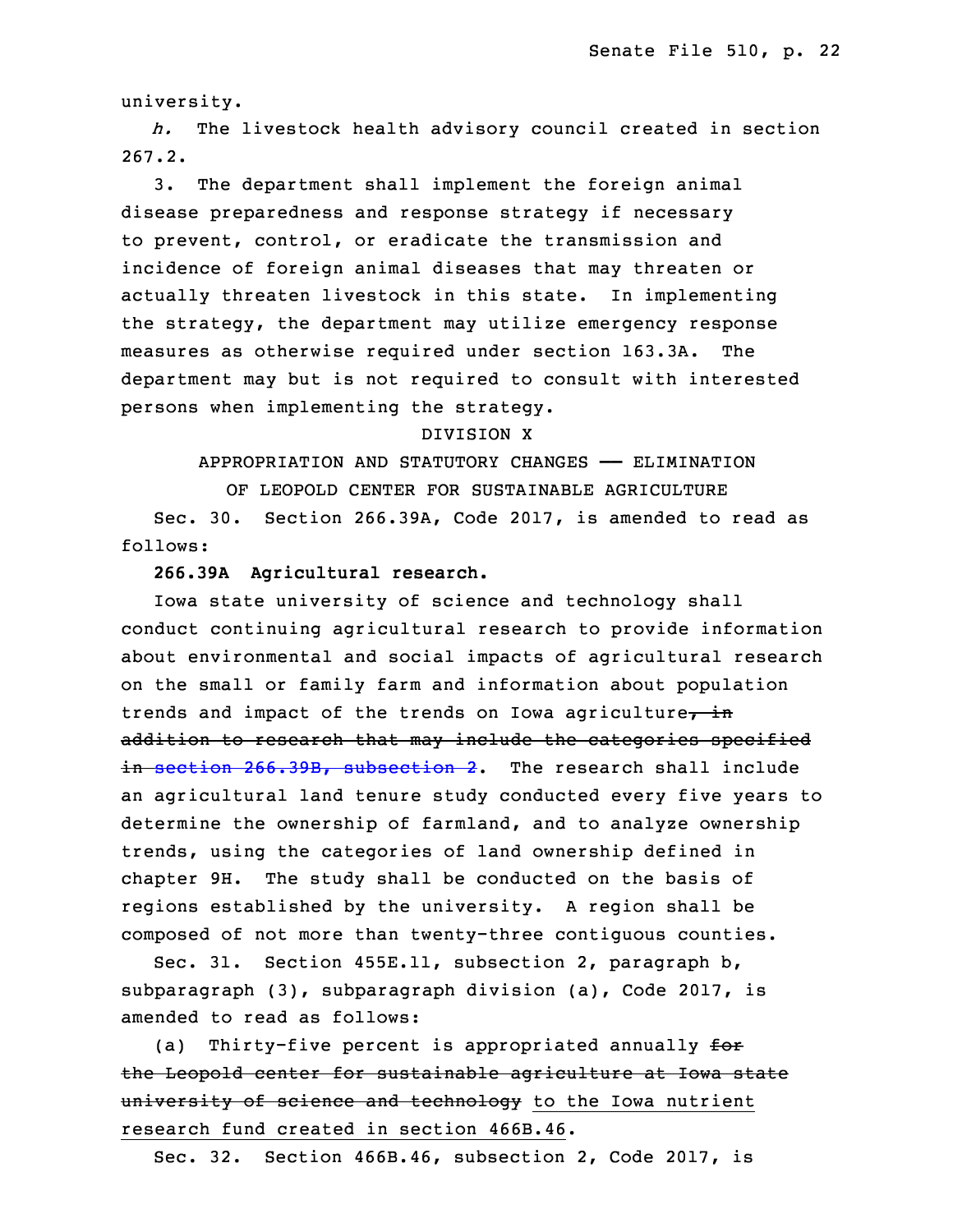amended by adding the following new paragraph:

 NEW PARAGRAPH. *0b.* Moneys appropriated from the agriculture management account of the groundwater protection fund pursuant <sup>3</sup> to section 455E.11, subsection 2, paragraph *"b"*, subparagraph (3), subparagraph division (a).

5 Sec. 33. ONGOING ACTIVITIES AND EXPENSES.

1. Until July 1, 2017, the Leopold center for sustainable agriculture established in section 266.39 shall not initiate any new activity that otherwise could be conducted under section 266.39 or 266.39B, including but not limited to research grants and projects. The Leopold center for sustainable agriculture shall not incur any obligation or expense unless approved by the college of agriculture and life sciences at Iowa state university of science and technology. The Leopold center for sustainable agriculture shall cancel any existing grant or project that is not in the process of being immediately completed. However, the Leopold center for sustainable agriculture shall not cancel a grant or project that would result in a default of a legal or equitable obligation, including breach of contract.

2. On and after July 1, 2017, the college of agriculture and life sciences at Iowa state university of science and technology shall administer any ongoing activity that the Leopold center for sustainable agriculture had administered under section 266.39 or 266.39B prior to that date. The college may expend moneys appropriated from the Iowa nutrient research fund created in section 466B.46 in order to pay for any necessary expenses associated with the Leopold center for sustainable agriculture and for completing any ongoing activity. The college shall cancel any existing grant or project that is not in the process of being completed. However, the college shall not cancel a grant or project that would result in a default of a legal or equitable obligation, including breach of contract. The college shall submit a report to the general assembly by January 10, 2018, which shall include a summary of the ongoing activities and expenses described in this section and the expected completion date of those activities and expenses.

3 Sec. 34. REPEAL. Sections 266.39 and 266.39B, Code 2017,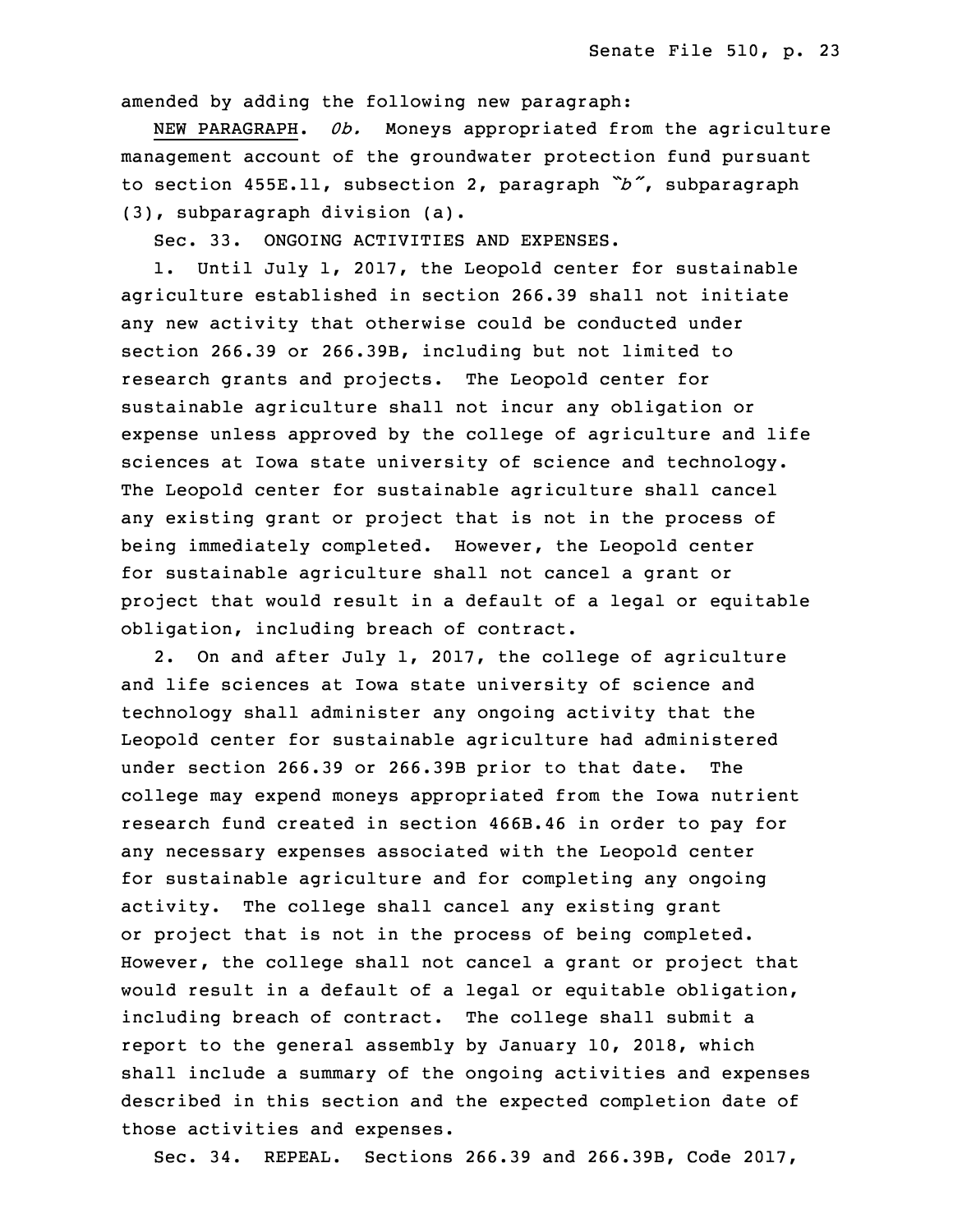are repealed.

5 Sec. 35. EFFECTIVE DATES.

1. The section of this division of this Act providing for ongoing activities and expenses, being deemed of immediate importance, takes effect upon enactment.

2. The remaining sections of this division of this Act, including the section of this division of this Act repealing sections 266.39 and 266.39B take effect on July 1, 2017.

#### DIVISION XI

DEPARTMENT OF AGRICULTURE AND LAND STEWARDSHIP GENERAL APPROPRIATION FOR FY 2018-2019

Sec. 36. GENERAL FUND - DEPARTMENT.

1. There is appropriated from the general fund of the state to the department of agriculture and land stewardship for the fiscal year beginning July 1, 2018, and ending June 30, 2019, the following amount, or so much thereof as is necessary, to be used for the purposes designated:

 For purposes of supporting the department, including its divisions, for administration, regulation, and programs; for salaries, support, maintenance, and miscellaneous purposes; and for not more than the following full-time equivalent positions: 25 .................................................. \$ 8,820,288 26 ............................................... FTEs 372.00

2. Of the amount appropriated in subsection 1, the following amount is transferred to Iowa state university of science and technology, to be used for the university's midwest grape and wine industry institute:

31 .................................................. \$ 144,000

3. The department shall submit a report each quarter of the fiscal year to the legislative services agency, the department of management, the members of the joint appropriations subcommittee on agriculture and natural resources, and the chairpersons and ranking members of the senate and house committees on appropriations. The report shall describe in detail the expenditure of moneys appropriated in this section to support the department's administration, regulation, and programs.

> 6 DESIGNATED APPROPRIATIONS 7 MISCELLANEOUS FUNDS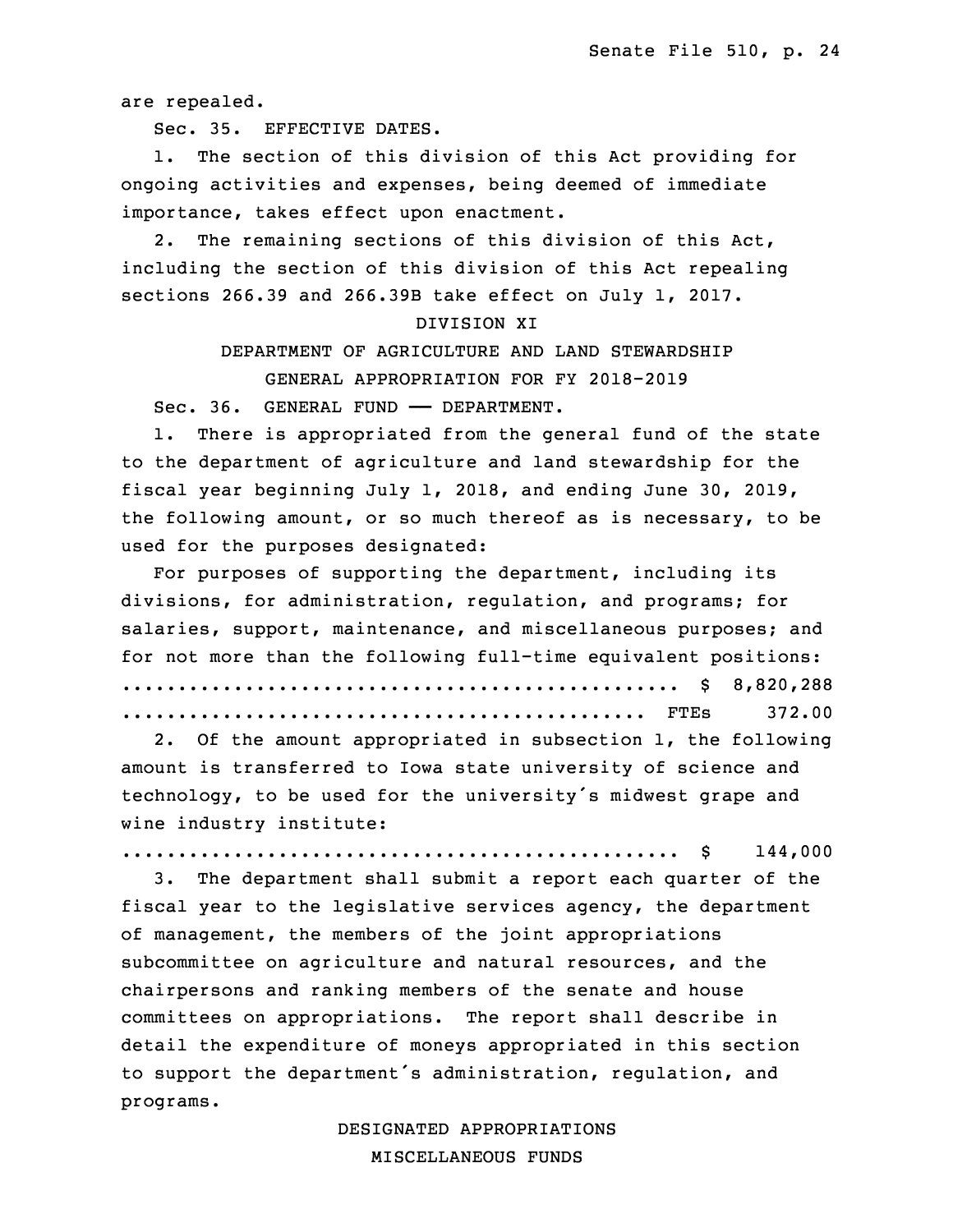Sec. 37. UNCLAIMED PARI-MUTUEL WAGERING WINNINGS -HORSE AND DOG RACING. There is appropriated from the moneys available under [section](https://www.legis.iowa.gov/docs/code/2017/99D.13.pdf) 99D.13 to the department of agriculture and land stewardship for the fiscal year beginning July 1, 2018, and ending June 30, 2019, the following amount, or so much thereof as is necessary, to be used for the purposes designated:

For purposes of supporting the department's administration and enforcement of horse and dog racing law pursuant to section 99D.22, including for salaries, support, maintenance, and miscellaneous purposes:

19 .................................................. \$ 147,758

Sec. 38. RENEWABLE FUEL INFRASTRUCTURE FUND - MOTOR FUEL INSPECTION.

 1. There is appropriated from the renewable fuel infrastructure fund created in [section](https://www.legis.iowa.gov/docs/code/2017/159A.16.pdf) 159A.16 to the department of agriculture and land stewardship for the fiscal year beginning July 1, 2018, and ending June 30, 2019, the following amount, or so much thereof as is necessary, to be used for the purposes designated:

For purposes of the inspection of motor fuel, including salaries, support, maintenance, and miscellaneous purposes: 30 .................................................. \$ 250,000

2. The department shall establish and administer programs for the auditing of motor fuel including biofuel processing and production plants, for screening and testing motor fuel, including renewable fuel, and for the inspection of motor fuel sold by dealers including retail dealers who sell and dispense motor fuel from motor fuel pumps.

SPECIAL APPROPRIATIONS

#### GENERAL FUND

Sec. 39. DAIRY REGULATION.

1. There is appropriated from the general fund of the state to the department of agriculture and land stewardship for the fiscal year beginning July 1, 2018, and ending June 30, 2019, the following amount, or so much thereof as is necessary, to be used for the purposes designated:

For purposes of performing functions pursuant to section 192.109, including conducting <sup>a</sup> survey of grade "A" milk and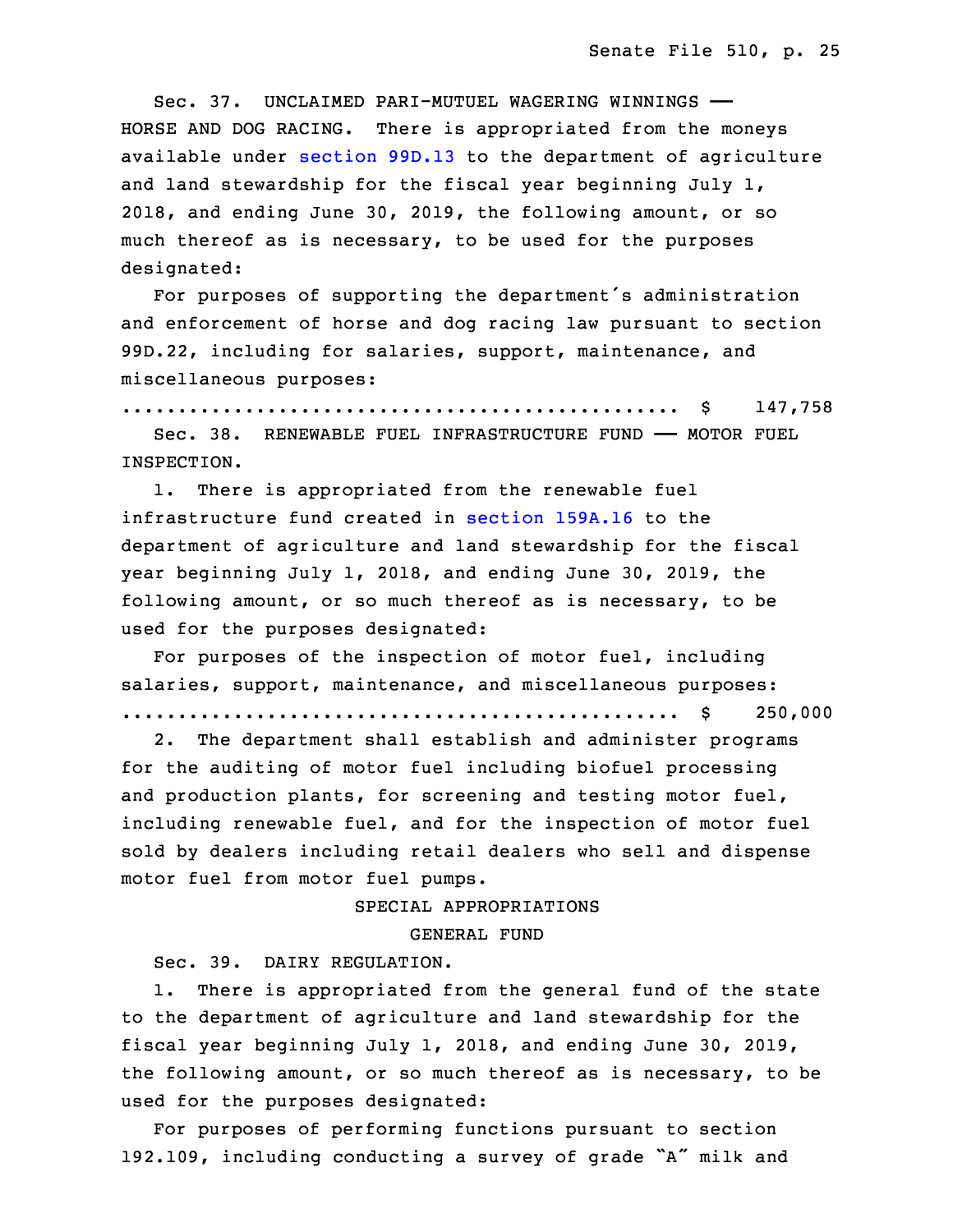certifying the results to the secretary of agriculture:

13 .................................................. \$ 94,598

 2. Notwithstanding [section](https://www.legis.iowa.gov/docs/code/2017/8.33.pdf) 8.33, moneys appropriated in this section that remain unencumbered or unobligated at the close of the fiscal year shall not revert but shall remain available to be used for the purposes designated until the close of the succeeding fiscal year.

Sec. 40. LOCAL FOOD AND FARM PROGRAM.

1. There is appropriated from the general fund of the state to the department of agriculture and land stewardship for the fiscal year beginning July 1, 2018, and ending June 30, 2019, the following amount, or so much thereof as is necessary, to be used for the purposes designated:

For purposes of supporting the local food and farm program 26 pursuant to [chapter](https://www.legis.iowa.gov/docs/code/2017/267A.pdf) 267A:

27 .................................................. \$ 37,500

2. The department shall enter into a cost-sharing agreement with Iowa state university of science and technology to support the local food and farm program coordinator position as part of the university's cooperative extension service in agriculture and home economics pursuant to [chapter](https://www.legis.iowa.gov/docs/code/2017/267A.pdf) 267A.

33 3. Notwithstanding [section](https://www.legis.iowa.gov/docs/code/2017/8.33.pdf) 8.33, moneys appropriated in this section that remain unencumbered or unobligated at the close of the fiscal year shall not revert but shall remain available to be used for the purposes designated until the close of the succeeding fiscal year.

3 Sec. 41. AGRICULTURAL EDUCATION.

 1. There is appropriated from the general fund of the state to the department of agriculture and land stewardship for the 6 fiscal year beginning July 1, 2018, and ending June 30, 2019, the following amount, or so much thereof as is necessary, to be used for the purposes designated:

9 For purposes of allocating moneys to an Iowa association affiliated with a national organization which promotes agricultural education providing for future farmers:

.................................................. \$ 12,500

2. Notwithstanding [section](https://www.legis.iowa.gov/docs/code/2017/8.33.pdf) 8.33, moneys appropriated in this section that remain unencumbered or unobligated at the close of the fiscal year shall not revert but shall remain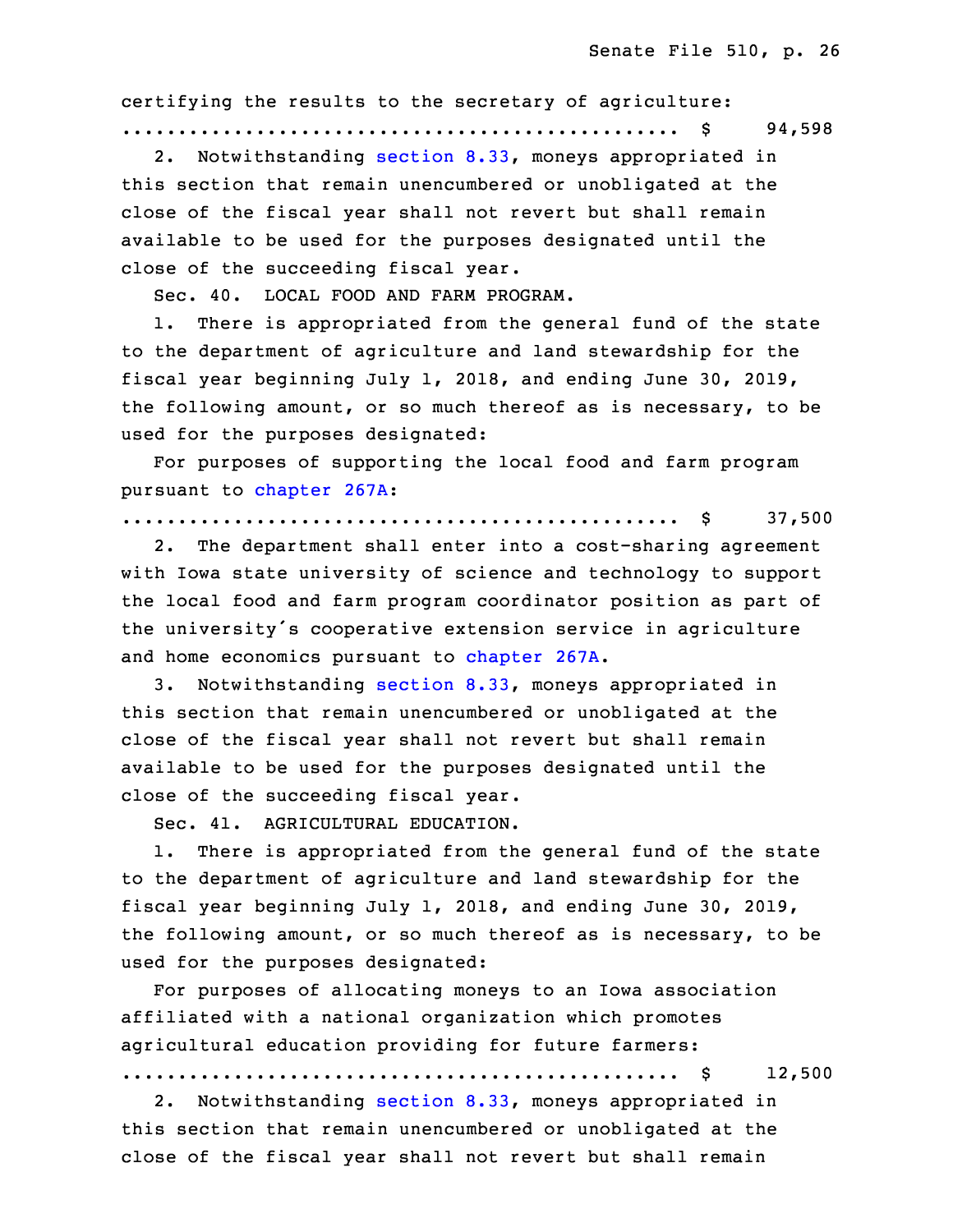available to be used for the purposes designated until the close of the succeeding fiscal year.

Sec. 42. FARMERS WITH DISABILITIES PROGRAM.

1. There is appropriated from the general fund of the state to the department of agriculture and land stewardship for the fiscal year beginning July 1, 2018, and ending June 30, 2019, the following amount, or so much thereof as is necessary, to be used for the purposes designated:

 For purposes of supporting <sup>a</sup> program for farmers with disabilities:

26 .................................................. \$ 65,000

2. The moneys appropriated in subsection 1 shall be used for the public purpose of providing a grant to a national nonprofit organization with over 80 years of experience in assisting children and adults with disabilities and special needs. The moneys shall be used to support a nationally recognized program that began in 1986 and has been replicated in at least 30 other states, but which is not available through any other entity in this state, and that provides assistance to farmers with disabilities in all 99 counties to allow the farmers to remain in their own homes and be gainfully engaged in farming through provision of agricultural worksite and home modification consultations, peer support services, services to families, information and referral, and equipment loan services.

5 3. Notwithstanding [section](https://www.legis.iowa.gov/docs/code/2017/8.33.pdf) 8.33, moneys appropriated in this section that remain unencumbered or unobligated at the close of the fiscal year shall not revert but shall remain available for expenditure for the purposes designated until the close of the succeeding fiscal year.

10 DIVISION XII

# GENERAL FUND

# DEPARTMENT OF AGRICULTURE AND LAND STEWARDSHIP WATER QUALITY INITIATIVE

## APPROPRIATIONS FOR FY 2018-2019

Sec. 43. WATER QUALITY INITIATIVE - GENERAL.

1. There is appropriated from the general fund of the state to the department of agriculture and land stewardship for the fiscal year beginning July 1, 2018, and ending June 30, 2019, the following amount, or so much thereof as is necessary, to be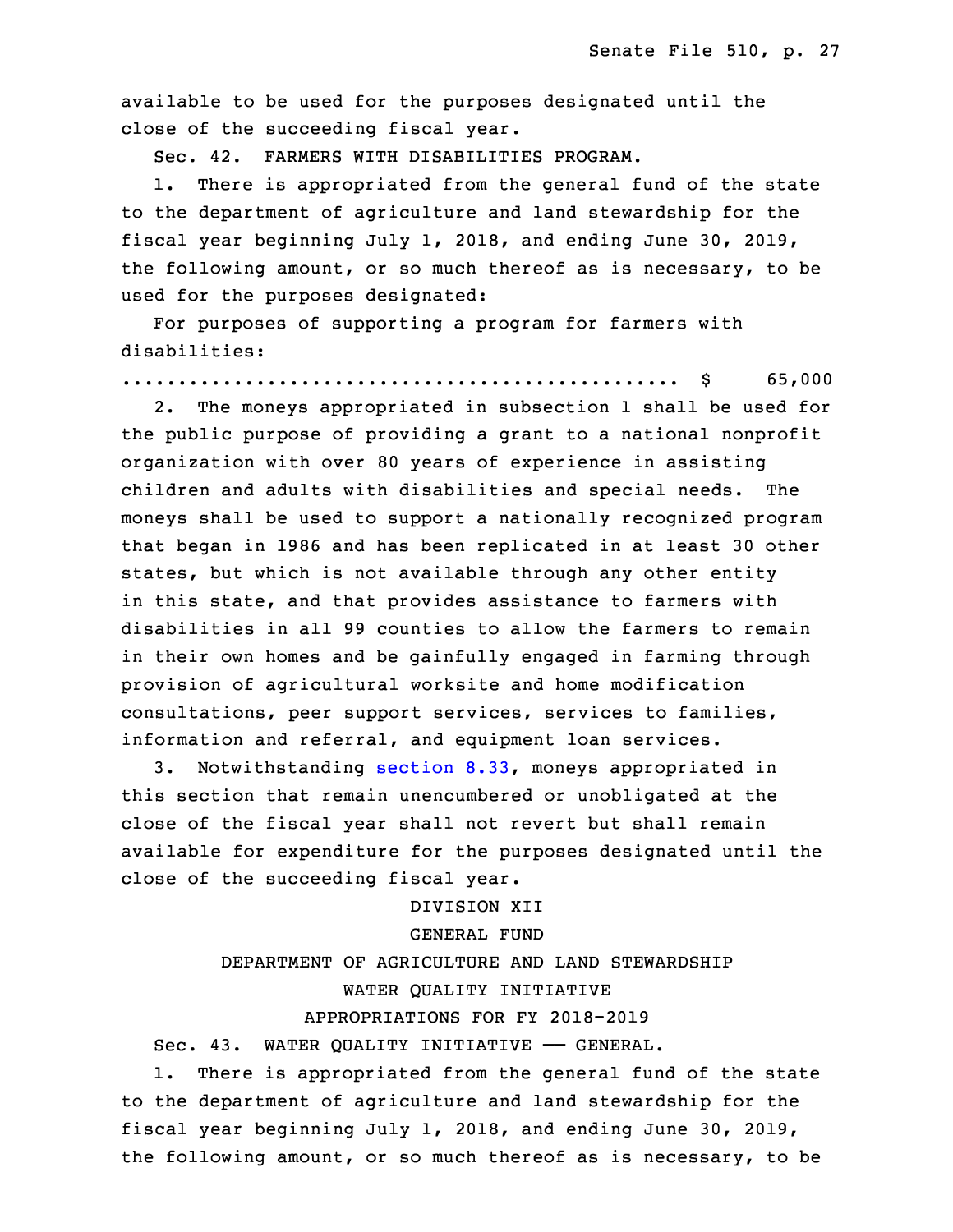used for the purposes designated:

 For deposit in the water quality initiative fund created in section 466B.45, for purposes of supporting the water quality initiative administered by the division of soil conservation and water quality as provided in section [466B.42](https://www.legis.iowa.gov/docs/code/2017/466B.42.pdf), including salaries, support, maintenance, and miscellaneous purposes: 26 .................................................. \$ 1,500,000

2. a. The moneys appropriated in subsection 1 shall be used to support projects in subwatersheds as designated by the division that are part of high-priority watersheds identified by the water resources coordinating council established pursuant to [section](https://www.legis.iowa.gov/docs/code/2017/466B.3.pdf) 466B.3.

b. The moneys appropriated in subsection 1 shall be used to support projects in watersheds generally, including regional watersheds, as designated by the division and high-priority watersheds identified by the water resources coordinating council established pursuant to section 466B.3.

 3. In supporting projects in subwatersheds and watersheds as provided in subsection 2, all of the following shall apply:

 a. The demonstration projects shall utilize water quality practices as described in the latest revision of the document entitled "Iowa Nutrient Reduction Strategy" initially presented in November 2012 by the department of agriculture and land stewardship, the department of natural resources, and Iowa state university of science and technology.

b. The division shall implement demonstration projects as provided in paragraph "a" by providing for participation by persons who hold <sup>a</sup> legal interest in agricultural land used in farming. To every extent practical, the division shall provide for collaborative participation by such persons who hold <sup>a</sup> legal interest in agricultural land located within the same subwatershed.

c. The division shall implement a demonstration project on a cost-share basis as determined by the division. However, except for edge-of-field practices, the state's share of the amount shall not exceed 50 percent of the estimated cost of establishing the practice as determined by the division or 50 percent of the actual cost of establishing the practice, whichever is less.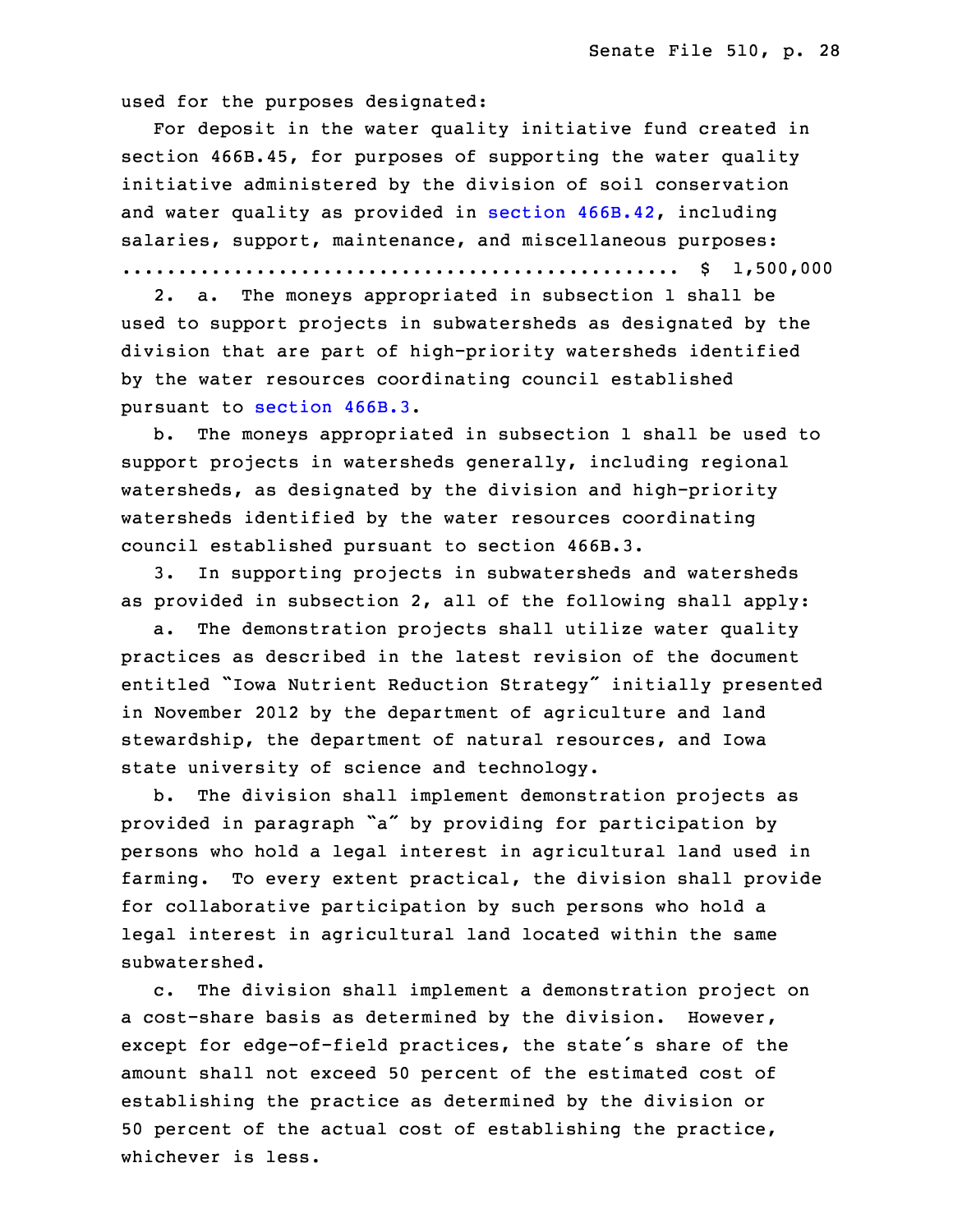d. The demonstration projects shall be used to educate other persons about the feasibility and value of establishing similar water quality practices. The division shall promote field day events for purposes of allowing interested persons to establish water quality practices on their agricultural land.

e. The division shall conduct water quality evaluations within supported subwatersheds. Within a reasonable period after accumulating information from such evaluations, the division shall create an aggregated database of water quality practices. Any information identifying a person holding a legal interest in agricultural land or specific agricultural land shall be a confidential record under [section](https://www.legis.iowa.gov/docs/code/2017/22.7.pdf) 22.7.

 4. The moneys appropriated in subsection 1 shall be used to support education and outreach in <sup>a</sup> manner that encourages persons who hold a legal interest in agricultural land used for farming to implement water quality practices, including the establishment of such practices in watersheds generally, and not limited to subwatersheds or high-priority watersheds.

5. The moneys appropriated in subsection 1 may be used to contract with persons to coordinate the implementation of efforts provided in this section.

6. The moneys appropriated in subsection 1 may be used by the department to support urban soil and water conservation efforts, which may include but are not limited to management practices related to bioretention, landscaping, the use of permeable or pervious pavement, and soil quality restoration. The moneys shall be allocated on a cost-share basis as provided in chapter 161A.

7. Notwithstanding any other provision of law to the contrary, the department may use moneys appropriated in subsection 1 to carry out the provisions of this section on a cost-share basis in combination with other moneys available to the department from <sup>a</sup> state or federal source.

 8. Not more than 10 percent of the moneys appropriated in this section may be used to pay for the costs of administering and implementing the water quality initiative by the department's division of soil conservation and water quality as provided in section 466B.42 and this section.

DIVISION XIII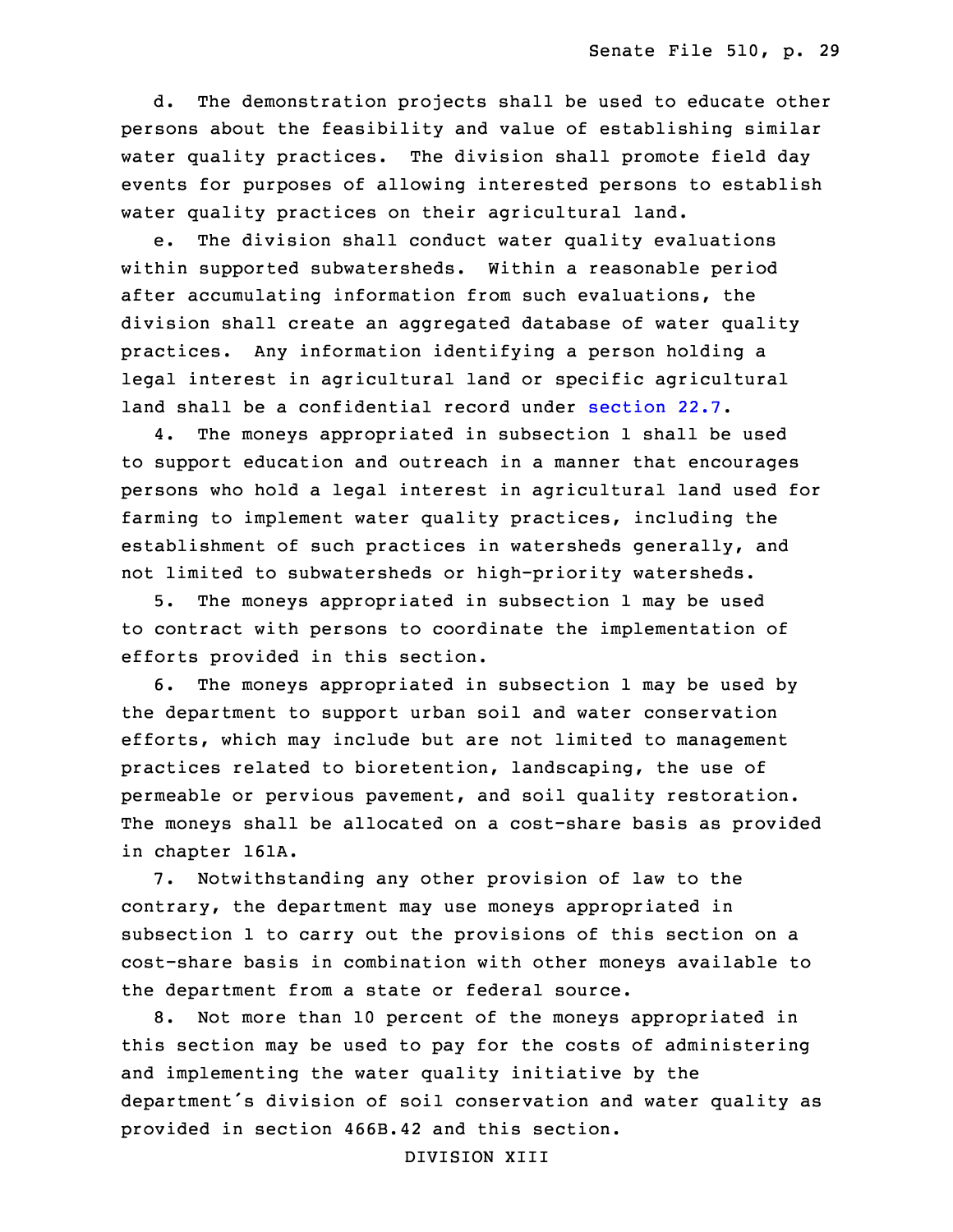28 DEPARTMENT OF NATURAL RESOURCES 29 GENERAL APPROPRIATIONS FOR FY 2018-2019 Sec. 44. GENERAL FUND - DEPARTMENT.

1. There is appropriated from the general fund of the state to the department of natural resources for the fiscal year beginning July 1, 2018, and ending June 30, 2019, the following amount, or so much thereof as is necessary, to be used for the purposes designated:

 For purposes of supporting the department, including its divisions, for administration, regulation, and programs; for salaries, support, maintenance, and miscellaneous purposes; and for not more than the following full-time equivalent positions: 5 ................................................ \$ 5,649,905.50 6 ............................................... FTEs 1,145.95

2. Of the number of full-time equivalent positions authorized to the department pursuant to subsection  $1$ , 50 full-time equivalent positions shall be allocated by the department for seasonal employees for purposes of providing maintenance, upkeep, and sanitary services at state parks. This subsection shall not impact park ranger or park manager positions within the department.

 3. The department shall submit <sup>a</sup> report each quarter of the fiscal year to the legislative services agency, the department of management, the members of the joint appropriations subcommittee on agriculture and natural resources, and the chairpersons and ranking members of the senate and house committees on appropriations. The report shall describe in detail the expenditure of moneys appropriated under this section to support the department's administration, regulation, and programs.

23 Sec. 45. STATE FISH AND GAME PROTECTION FUND —— REGULATION AND ADVANCEMENT OF OUTDOOR ACTIVITIES.

1. There is appropriated from the state fish and game protection fund to the department of natural resources for the fiscal year beginning July 1, 2018, and ending June 30, 2019, the following amount, or so much thereof as is necessary, to be used for the purposes designated:

For purposes of supporting the regulation or advancement of hunting, fishing, or trapping, or the protection, propagation,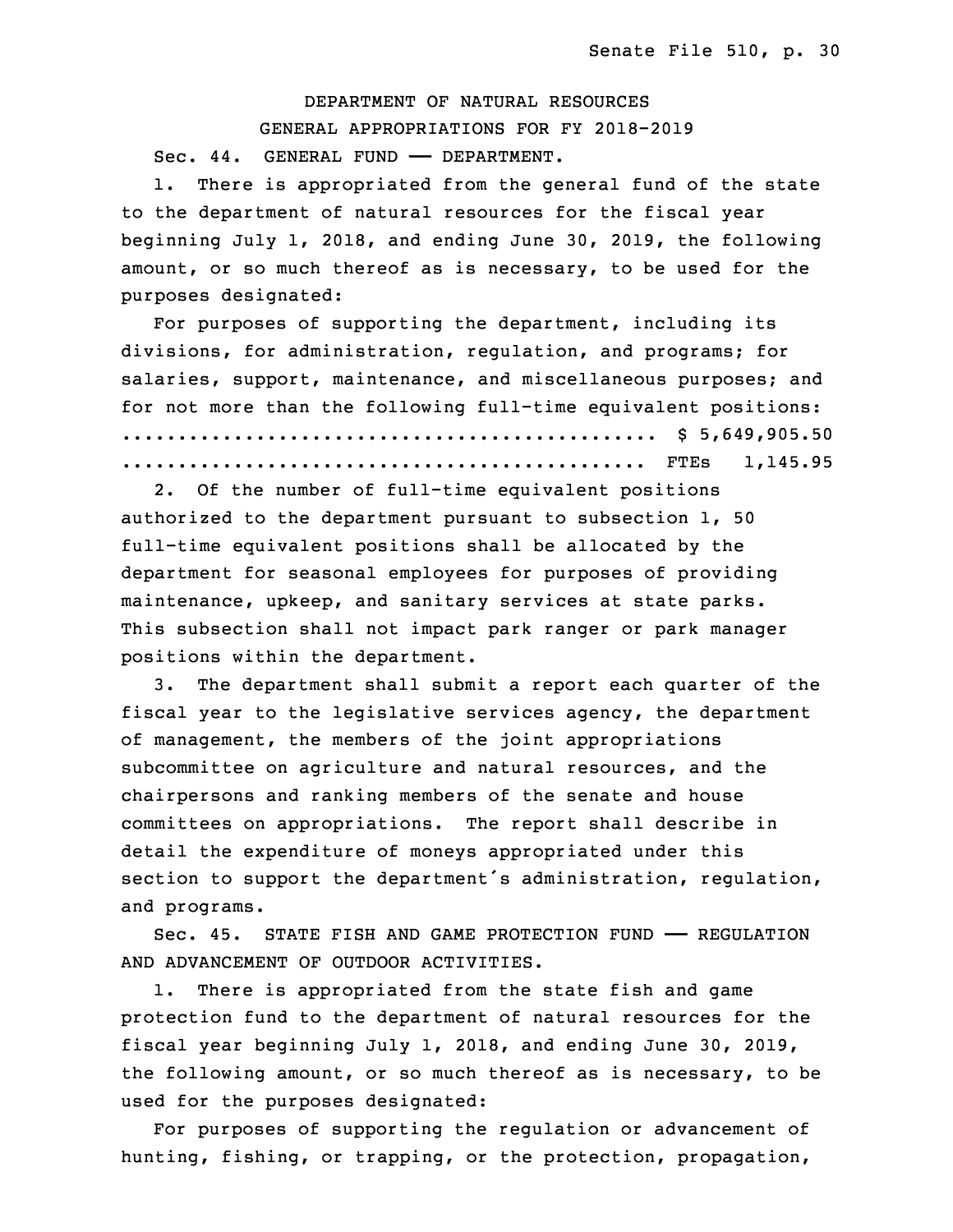restoration, management, or harvest of fish or wildlife, including for administration, regulation, law enforcement, and programs; and for salaries, support, maintenance, equipment, and miscellaneous purposes:

............................................... \$ 21,573,996.50

 2. Notwithstanding section [455A.10](https://www.legis.iowa.gov/docs/code/2017/455A.10.pdf), the department may use the unappropriated balance remaining in the state fish and game protection fund to provide for the funding of health and life insurance premium payments from unused sick leave balances of 6 conservation peace officers employed in <sup>a</sup> protection occupation who retire, pursuant to section [97B.49B](https://www.legis.iowa.gov/docs/code/2017/97B.49B.pdf).

3. Notwithstanding section [455A.10](https://www.legis.iowa.gov/docs/code/2017/455A.10.pdf), the department of natural resources may use the unappropriated balance remaining in the state fish and game protection fund for the fiscal year beginning July 1, 2018, and ending June 30, 2019, as is necessary to fund salary adjustments for departmental employees for which the general assembly has made an operating budget appropriation in subsection 1.

15 Sec. 46. GROUNDWATER PROTECTION FUND —— WATER QUALITY. There is appropriated from the groundwater protection fund created in [section](https://www.legis.iowa.gov/docs/code/2017/455E.11.pdf) 455E.11 to the department of natural resources for the fiscal year beginning July 1, 2018, and ending June 30, 2019, from those moneys which are not allocated pursuant to that section, the following amount, or so much thereof as is necessary, to be used for the purposes designated:

For purposes of supporting the department's protection of the state's groundwater, including for administration, regulation, and programs, and for salaries, support, maintenance, equipment, and miscellaneous purposes:

27 .................................................. \$ 1,727,916

# DESIGNATED APPROPRIATIONS MISCELLANEOUS FUNDS

Sec. 47. SPECIAL SNOWMOBILE FUND - SNOWMOBILE PROGRAM. There is appropriated from the special snowmobile fund created under [section](https://www.legis.iowa.gov/docs/code/2017/321G.7.pdf) 321G.7 to the department of natural resources for the fiscal year beginning July 1, 2018, and ending June 30, 2019, the following amount, or so much thereof as is necessary, to be used for the purpose designated: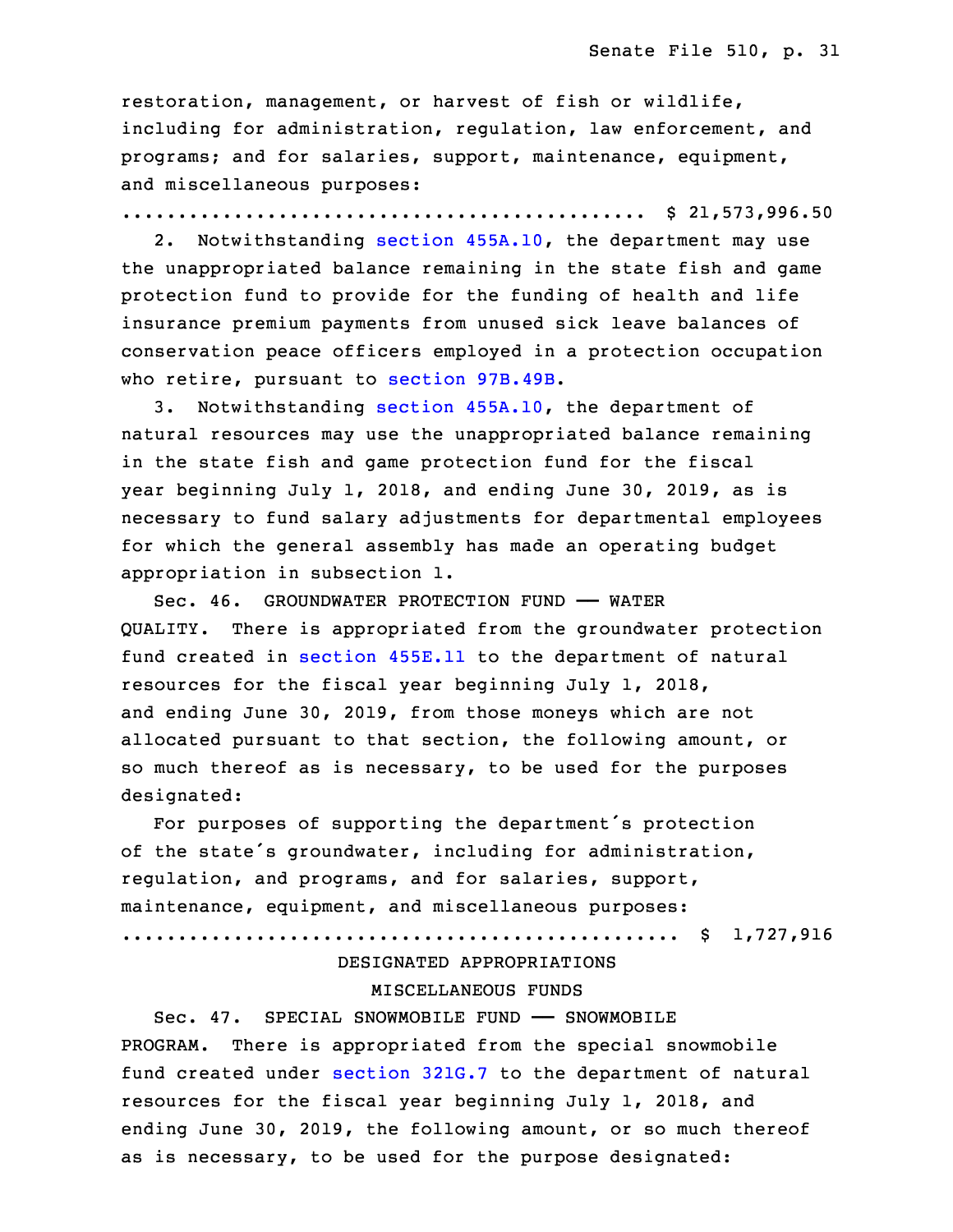For purposes of administering and enforcing the state snowmobile programs:

## 3 .................................................. \$ 50,000

 Sec. 48. UNASSIGNED REVENUE FUND —— UNDERGROUND STORAGE TANKS SECTION EXPENSES. There is appropriated from the unassigned revenue fund administered by the Iowa comprehensive 7 petroleum underground storage tank fund board established pursuant to section 455G.4 to the department of natural resources for the fiscal year beginning July 1, 2018, and ending June 30, 2019, the following amount, or so much thereof as is necessary, to be used for the purpose designated:

 For purposes of paying for administration expenses of the department's underground storage tanks section:

.................................................. \$ 100,000

## SPECIAL APPROPRIATIONS

#### GENERAL FUND

Sec. 49. FLOODPLAIN MANAGEMENT AND DAM SAFETY.

1. There is appropriated from the general fund of the state to the department of natural resources for the fiscal year 20 beginning July 1, 2018, and ending June 30, 2019, the following amount, or so much thereof as is necessary, to be used for the purpose designated:

For purposes of supporting floodplain management and dam safety:

25 .................................................. \$ 942,500

2. Of the amount appropriated in subsection 1, up to \$200,000 may be used by the department to acquire or install stream gages for purposes of tracking and predicting flood events and for compiling necessary data to improve flood frequency analysis.

3. Notwithstanding [section](https://www.legis.iowa.gov/docs/code/2017/8.33.pdf) 8.33, moneys appropriated in subsection 1 that remain unencumbered or unobligated at the close of the fiscal year shall not revert but shall remain available for expenditure for the purposes designated until the close of the succeeding fiscal year.

Sec. 50. FORESTRY HEALTH MANAGEMENT.

 1. There is appropriated from the general fund of the state to the department of natural resources for the fiscal year beginning July 1, 2018, and ending June 30, 2019, the following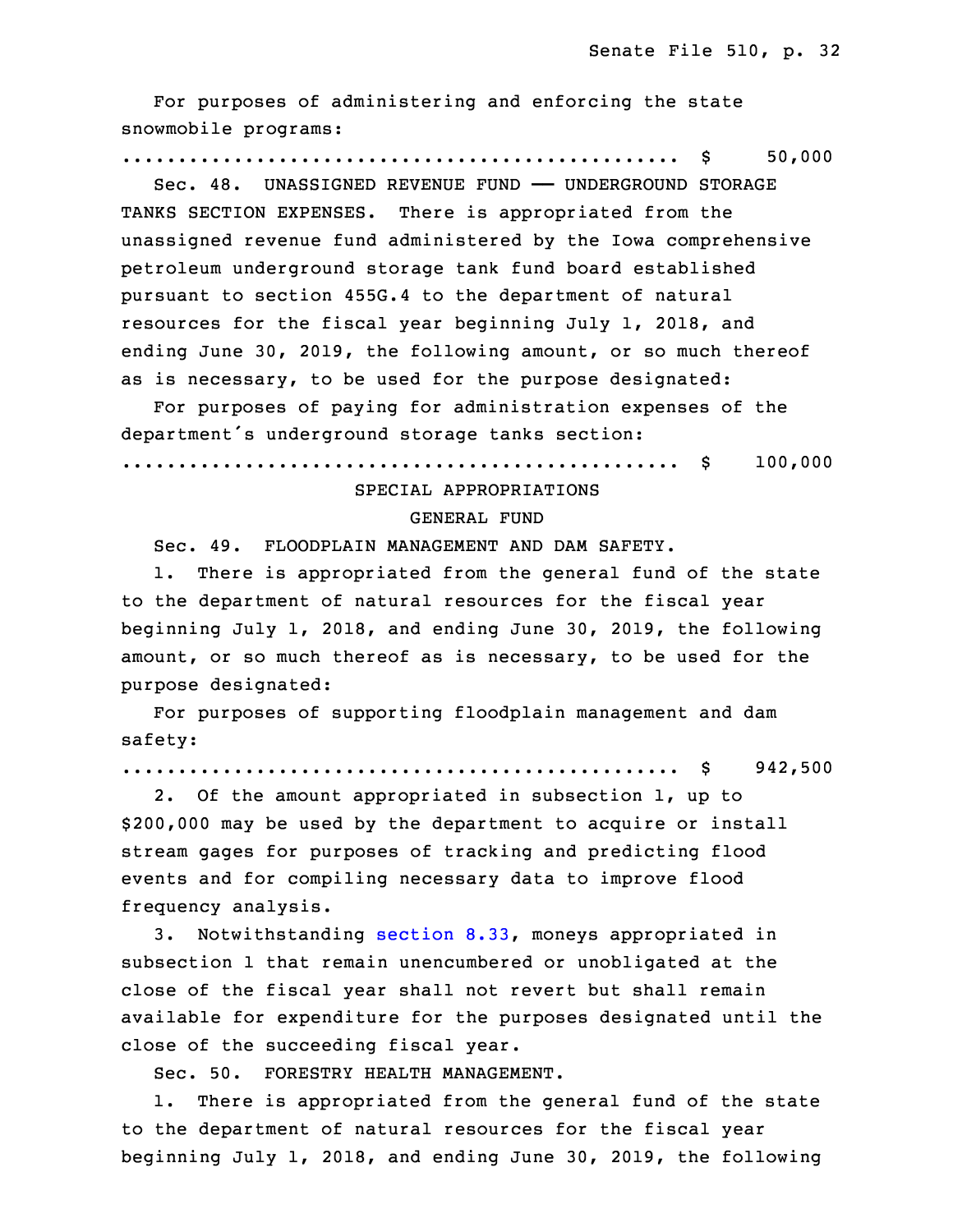amount, or so much thereof as is necessary, to be used for the purposes designated:

For purposes of providing for forestry health management programs:

9 .................................................. \$ 250,000

2. Notwithstanding [section](https://www.legis.iowa.gov/docs/code/2017/8.33.pdf) 8.33, moneys appropriated in this section that remain unencumbered or unobligated at the close of the fiscal year shall not revert but shall remain available to be used for the purposes designated until the close of the succeeding fiscal year.

#### 15 DIVISION XIV

#### 16 IOWA STATE UNIVERSITY

# 17 SPECIAL GENERAL FUND APPROPRIATIONS FOR FY 2018-2019 VETERINARY DIAGNOSTIC LABORATORY

Sec. 51. VETERINARY DIAGNOSTIC LABORATORY.

1. There is appropriated from the general fund of the state to Iowa state university of science and technology for the fiscal year beginning July 1, 2018, and ending June 30, 2019, the following amount, or so much thereof as is necessary, to be used for the purposes designated:

For purposes of supporting the college of veterinary medicine for the operation of the veterinary diagnostic laboratory and for not more than the following full-time equivalent positions:

|  | 51.00 |
|--|-------|

2. a. Iowa state university of science and technology shall not reduce the amount that it allocates to support the college of veterinary medicine from any other source due to the appropriation made in this section.

b. Paragraph "a" does not apply to a reduction made to support the college of veterinary medicine, if the same percentage of reduction imposed on the college of veterinary medicine is also imposed on all of Iowa state university of science and technology's budget units.

3. If by June 30, 2019, Iowa state university of science and technology fails to allocate the moneys appropriated in this section to the college of veterinary medicine in accordance with this section, the moneys appropriated in this section for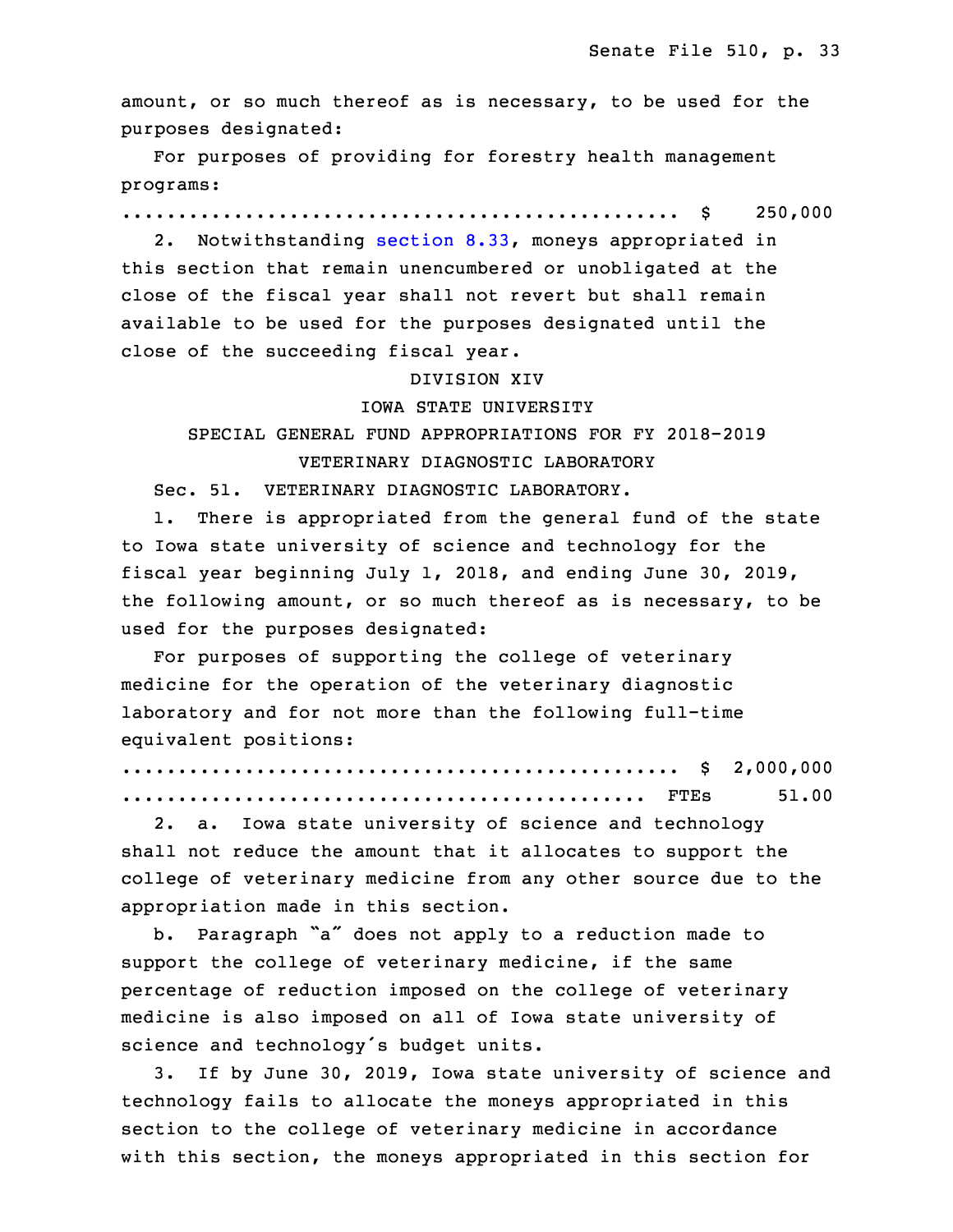that fiscal year shall revert to the general fund of the state. 10 DIVISION XV

#### ENVIRONMENT FIRST FUND

#### GENERAL APPROPRIATIONS FOR FY 2018-2019

Sec. 52. DEPARTMENT OF AGRICULTURE AND LAND STEWARDSHIP. There is appropriated from the environment first fund created in [section](https://www.legis.iowa.gov/docs/code/2017/8.57A.pdf) 8.57A to the department of agriculture and land stewardship for the fiscal year beginning July  $1$ , 2018, and ending June 30, 2019, the following amounts, or so much thereof as is necessary, to be used for the purposes designated:

1. CONSERVATION RESERVE ENHANCEMENT PROGRAM (CREP)

 a. For the conservation reserve enhancement program to restore and construct wetlands for the purposes of intercepting tile line runoff, reducing nutrient loss, improving water quality, and enhancing agricultural production practices:

25 .................................................. \$ 500,000

b. Not more than 10 percent of the moneys appropriated in paragraph "a" may be used for costs of administration and implementation of soil and water conservation practices.

c. Notwithstanding any other provision in law, the department may use moneys appropriated in this subsection, in combination with other appropriate environment first fund appropriations, for cost sharing to match United States department of agriculture, natural resources conservation service, wetlands reserve enhancement program (WREP) funding available to Iowa.

2. WATERSHED PROTECTION

 a. For continuation of <sup>a</sup> program that provides multiobjective resource protections for flood control, water quality, erosion control, and natural resource conservation:

5 .................................................. \$ 450,000

b. Not more than 10 percent of the moneys appropriated in paragraph "a" may be used for costs of administration and implementation of soil and water conservation practices.

9 3. FARM MANAGEMENT DEMONSTRATION PROGRAM

a. For continuation of a statewide voluntary farm management demonstration program to demonstrate the effectiveness and adaptability of emerging practices in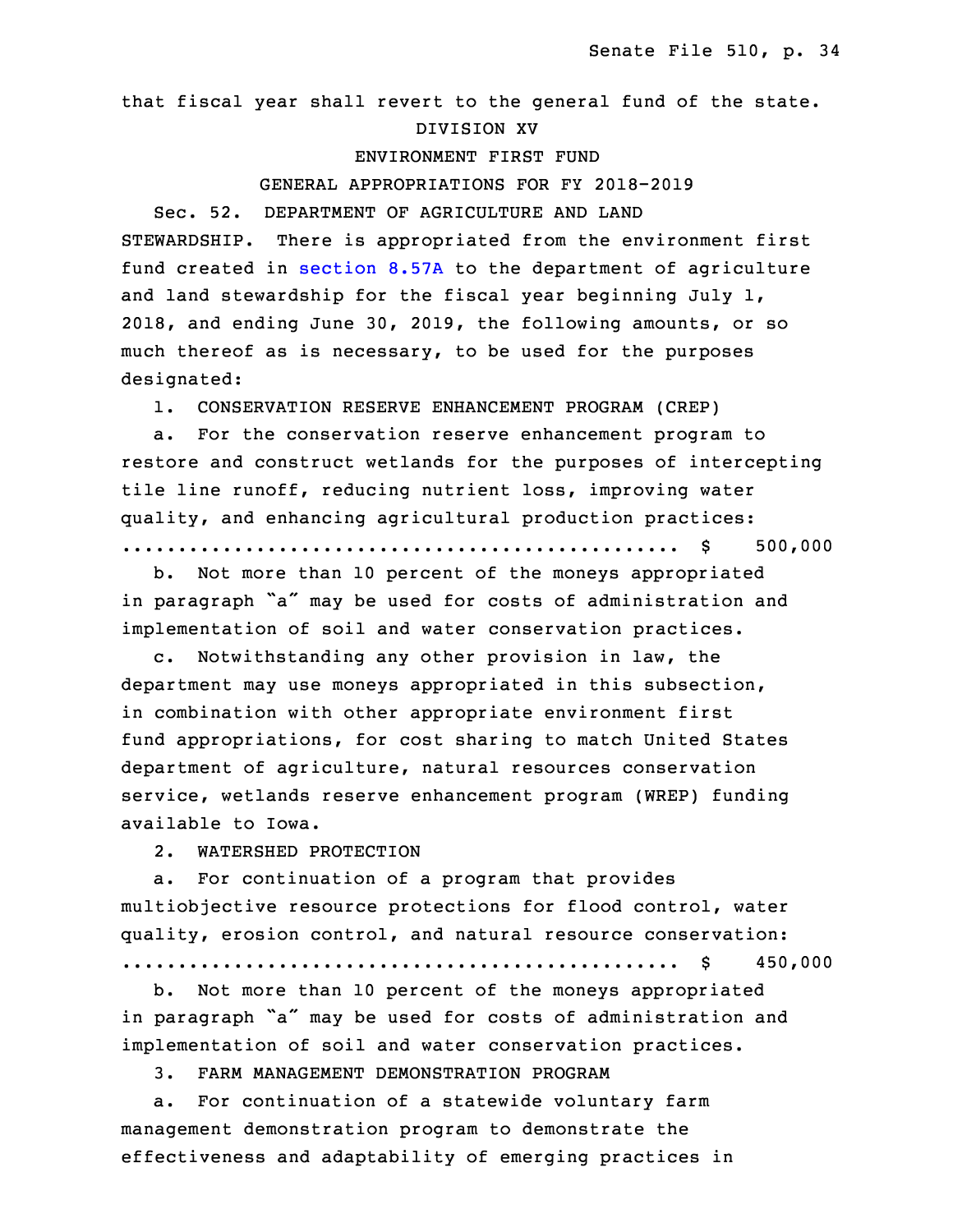agronomy that protect water resources and provide other environmental benefits:

# 15 .................................................. \$ 187,500

b. The amount appropriated in paragraph "a" shall be allocated to an organization representing soybean growers to provide for an agriculture and environment performance program.

4. SOIL AND WATER CONSERVATION - ADMINISTRATION

a. For use by the department for costs of administration and implementation of soil and water conservation practices:

.................................................. \$ 1,900,000

b. Of the moneys appropriated in paragraph "a", \$75,000 is allocated to support field staff providing technical assistance.

26 5. CONSERVATION RESERVE PROGRAM (CRP)

a. To encourage and assist farmers in enrolling in and the implementation of the federal conservation reserve program and to work with them to enhance their revegetation efforts to improve water quality and habitat:

31 .................................................. \$ 450,000

b. Not more than 10 percent of the moneys appropriated in paragraph "a" may be used for costs of administration and implementation of soil and water conservation practices.

35 6. SOIL AND WATER CONSERVATION

 a. For use by the department in providing for soil and water conservation:

3 .................................................. \$ 4,162,500

 b. (1) Of the amount appropriated in paragraph "a", for transfer to the loess hills development and conservation fund 6 created in section 161D.2:

7 .................................................. \$ 245,000

8 (2) (a) Of the amount transferred to the loess hills development and conservation fund in subparagraph (1), \$225,000 shall be allocated to the fund's hungry canyons account.

 (b) Not more than 10 percent of the moneys allocated to the fund's hungry canyons account as provided in subparagraph division (a) may be used for administrative costs.

 (3) (a) Of the amount transferred to the loess hills development and conservation fund in subparagraph  $(1)$ , \$20,000 shall be allocated to the fund's loess hills alliance account.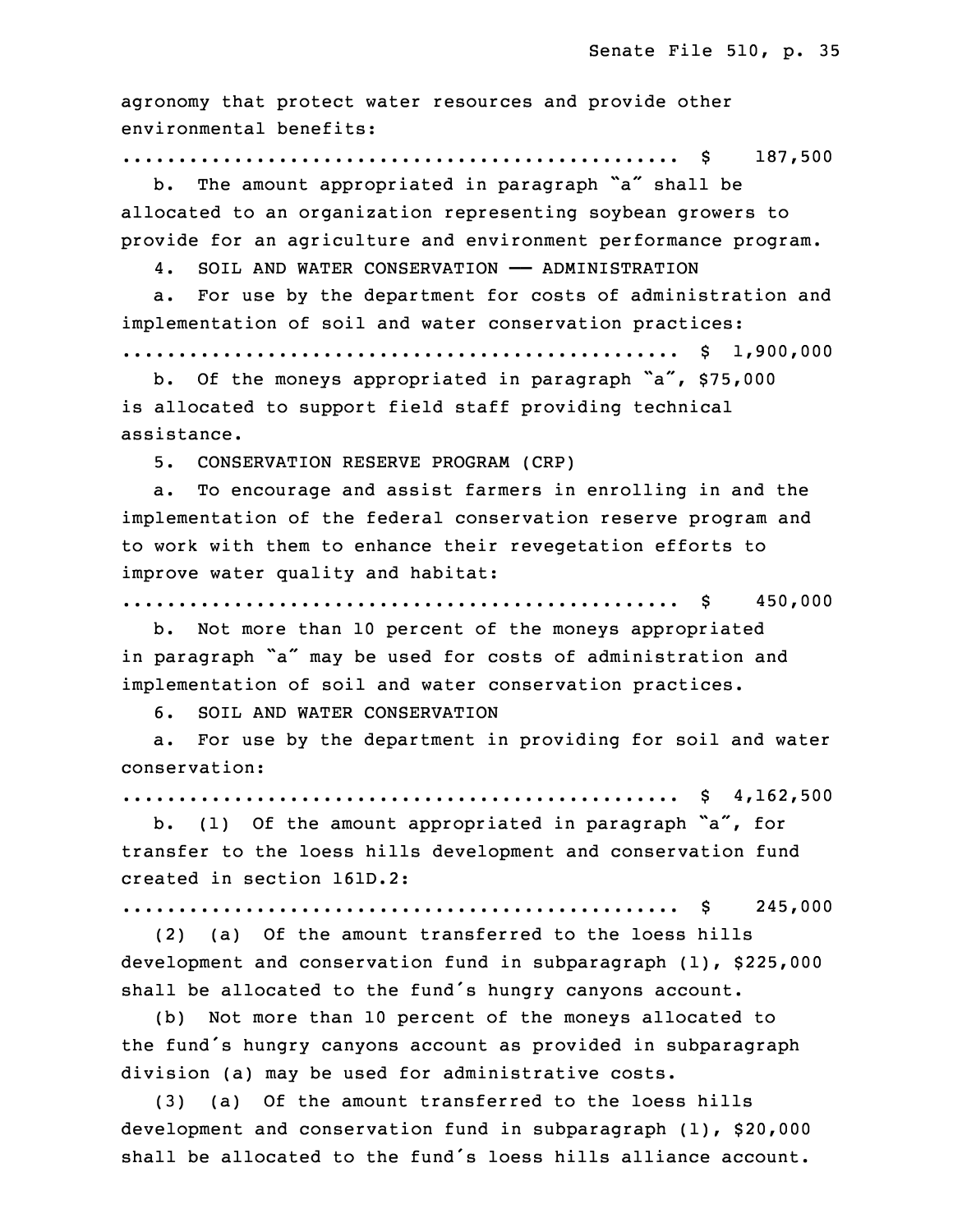(b) Not more than 10 percent of the moneys allocated to the fund's loess hills alliance account as provided in subparagraph division (a) may be used for administrative costs.

c. Of the remaining amount appropriated in paragraph  $a''$ , for use by the department in providing for soil and water conservation administration, the conservation of soil and water resources, or the support of soil and water conservation districts:

25 .................................................. \$ 3,917,500

<sup>26</sup> d. Of the amount appropriated in paragraph "c" that the department allocates to a soil and water conservation district, the first \$7,500 may be expended by the district for the 29 purpose of providing financial incentives under section 161A.73 to establish management practices for the control of soil erosion on land that is row-cropped, including but not limited to nontill planting, ridge-till planting, and contouring strip-cropping. Of any remaining amount of that appropriation allocated by the department to a district, 30 percent may be expended by the district for that same purpose.

 e. Not more than 5 percent of the moneys appropriated in paragraph "c" may be allocated for cost sharing to address complaints filed under section [161A.47](https://www.legis.iowa.gov/docs/code/2017/161A.47.pdf).

 f. Of the moneys appropriated in paragraph "c", <sup>5</sup> percent shall be allocated for financial incentives to establish practices to protect watersheds above publicly owned lakes of the state from soil erosion and sediment as provided in section 161A.73.

9 g. The state soil conservation committee established by section 161A.4 may allocate moneys appropriated in paragraph "c" to conduct research and demonstration projects to promote conservation tillage and nonpoint source pollution control practices.

 h. The allocation of moneys as financial incentives as provided in section [161A.73](https://www.legis.iowa.gov/docs/code/2017/161A.73.pdf) may be used in combination with moneys allocated by the department of natural resources.

i. Not more than 15 percent of the moneys appropriated in paragraph "c" may be used for costs of administration and implementation of soil and water conservation practices.

Sec. 53. DEPARTMENT OF NATURAL RESOURCES. There is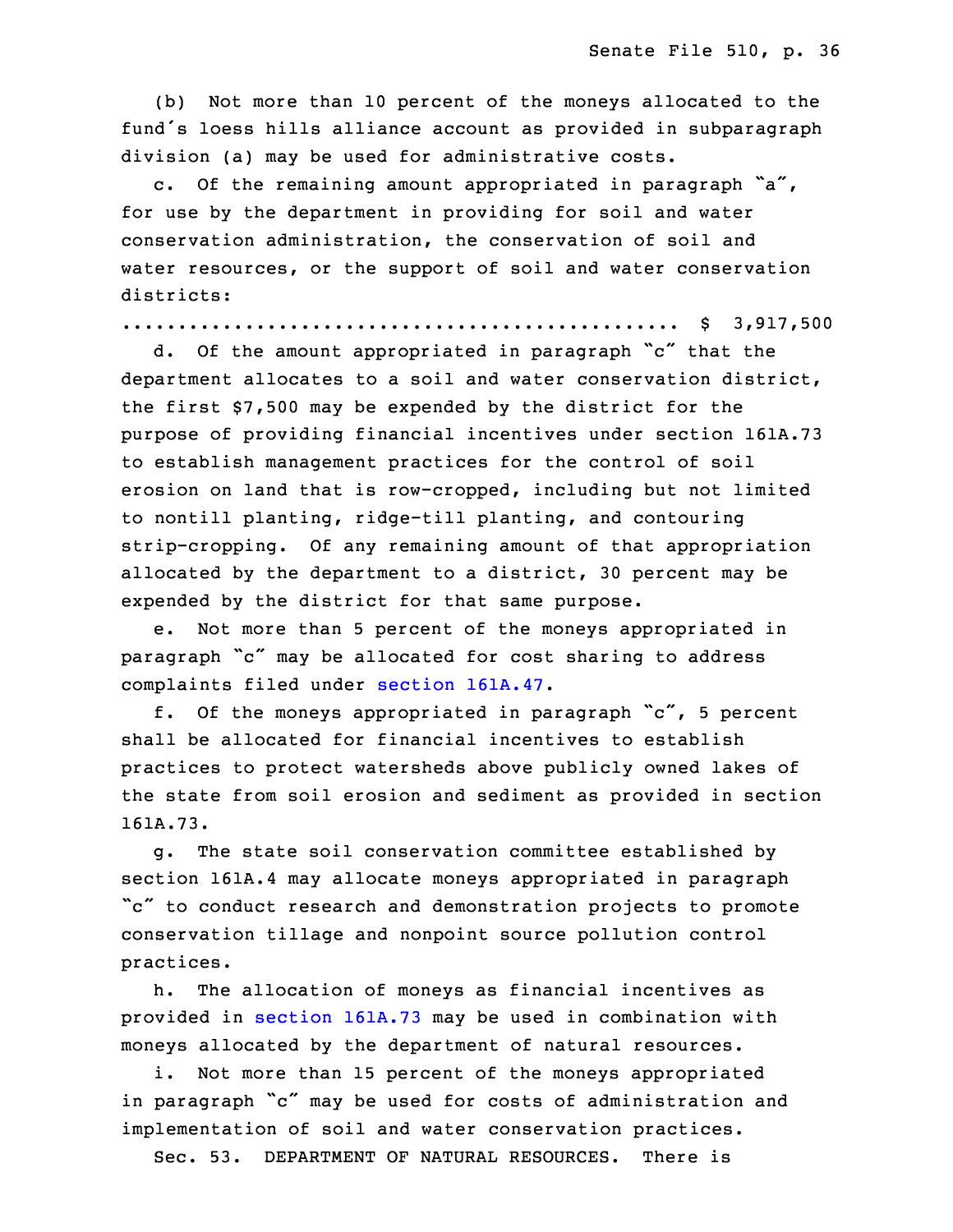appropriated from the environment first fund created in section 8.57A to the department of natural resources for the fiscal year beginning July 1, 2018, and ending June 30, 2019, the following amounts, or so much thereof as is necessary, to be used for the purposes designated:

1. STATE PARKS MAINTENANCE AND OPERATIONS

a. For regular maintenance and operations of state parks and staff time associated with these activities:

29 .................................................. \$ 3,117,500

b. Of the amount appropriated in paragraph "a", up to 31 \$50,000 shall be allocated for statewide coordination of volunteer efforts under the water quality and keepers of the land programs.

34 2. GEOGRAPHIC INFORMATION SYSTEM (GIS)

To provide local watershed managers with geographic information system data for their use in developing, monitoring, and displaying results of their watershed work: 3 .................................................. \$ 97,500

3. WATER QUALITY MONITORING

5 For continuing the establishment and operation of water quality monitoring stations:

7 .................................................. \$ 1,477,500

4. PUBLIC WATER SUPPLY SYSTEM ACCOUNT

For deposit in the public water supply system account of the water quality protection fund created in section [455B.183A](https://www.legis.iowa.gov/docs/code/2017/455B.183A.pdf):

.................................................. \$ 250,000

5. REGULATION OF ANIMAL FEEDING OPERATIONS

For the regulation of animal feeding operations, including as provided for in [chapters](https://www.legis.iowa.gov/docs/code/2017/459.pdf) 459 through 459B:

15 .................................................. \$ 660,000

16 6. AMBIENT AIR QUALITY

For the abatement, control, and prevention of ambient air pollution in this state, including measures as necessary to assure attainment and maintenance of ambient air quality standards from particulate matter:

.................................................. \$ 212,500

7. WATER QUANTITY REGULATION

For regulating water quantity from surface and subsurface sources by providing for the allocation and use of water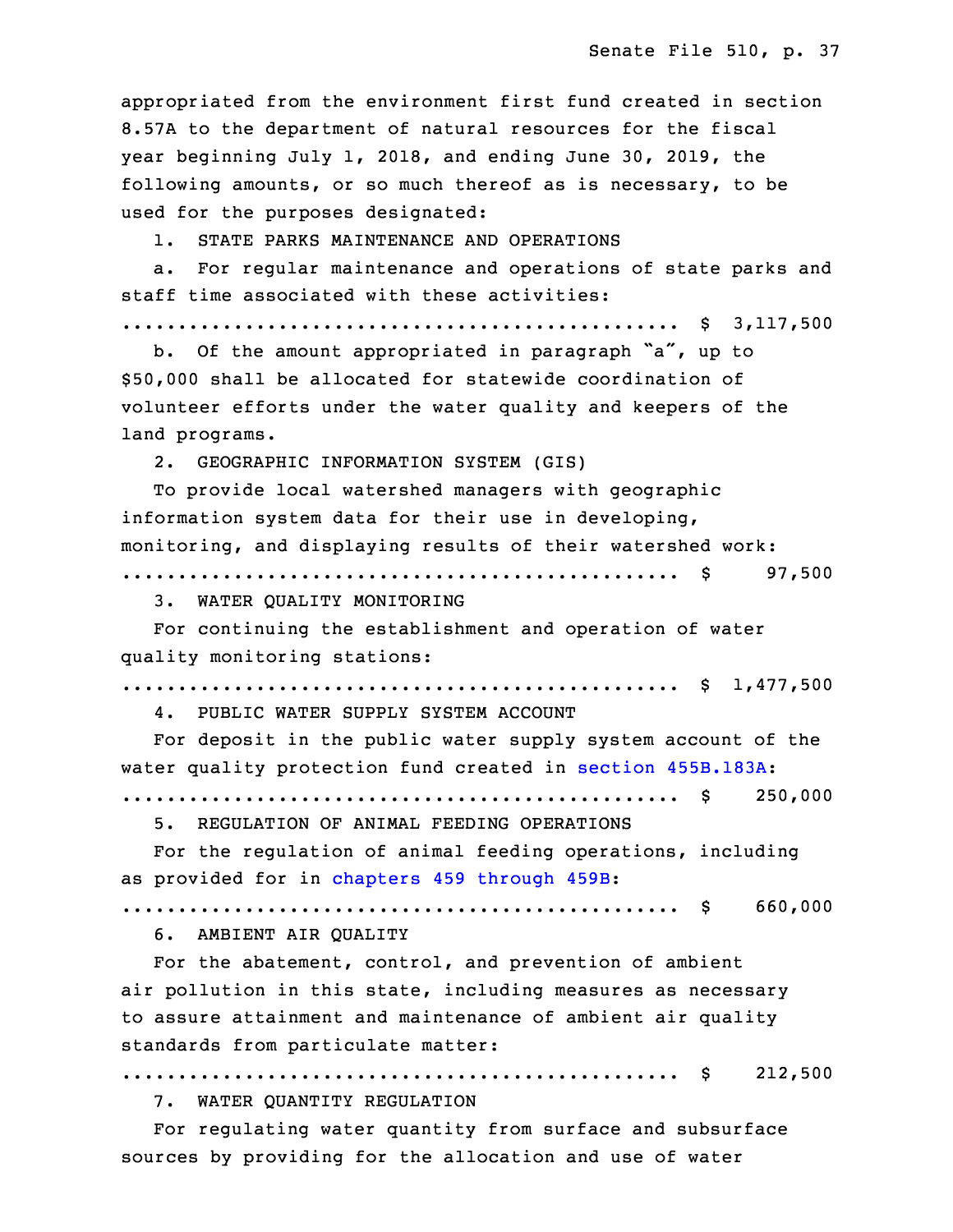resources, the protection and management of water resources, and the preclusion of conflicts among users of water resources, including as provided in chapter 455B, division III, part 4:

28 .................................................. \$ 247,500

8. GEOLOGICAL AND WATER SURVEY

For continuing the operations of the department's geological and water survey including but not limited to providing analysis, data collection, investigative programs, and information for water supply development and protection:

34 .................................................. \$ 100,000

Sec. 54. REVERSION.

 1. a. Except as provided in paragraph "b", and notwithstanding [section](https://www.legis.iowa.gov/docs/code/2017/8.33.pdf) 8.33, moneys appropriated for the fiscal year beginning July 1, 2018, in this division of this Act that remain unencumbered or unobligated at the close of the 5 fiscal year shall not revert but instead shall remain available to be used for the purposes designated until the close of the succeeding fiscal year, or until the project for which the appropriation was made is completed, whichever is earlier.

b. Notwithstanding section 8.33, moneys appropriated for the fiscal year beginning July 1, 2018, in this division of this Act to the department of agriculture and land stewardship to provide financial assistance for the establishment of permanent soil and water conservation practices that remain unencumbered or unobligated at the close of the fiscal year shall not revert but instead shall remain available for expenditure for the purposes designated until the close of the fiscal year beginning July 1, 2021.

2. Subsection 1 does not apply to moneys transferred pursuant to this division to the loess hills development and 20 conservation fund created in section 161D.2 which shall not revert as provided in that section.

#### DIVISION XVI

# 23 ENVIRONMENT FIRST FUND

SPECIAL APPROPRIATION FOR FY 2018-2019

Sec. 55. WATER QUALITY INITIATIVE - DEPARTMENT OF 26 AGRICULTURE AND LAND STEWARDSHIP.

1. There is appropriated from the environment first fund created in section 8.57A to the department of agriculture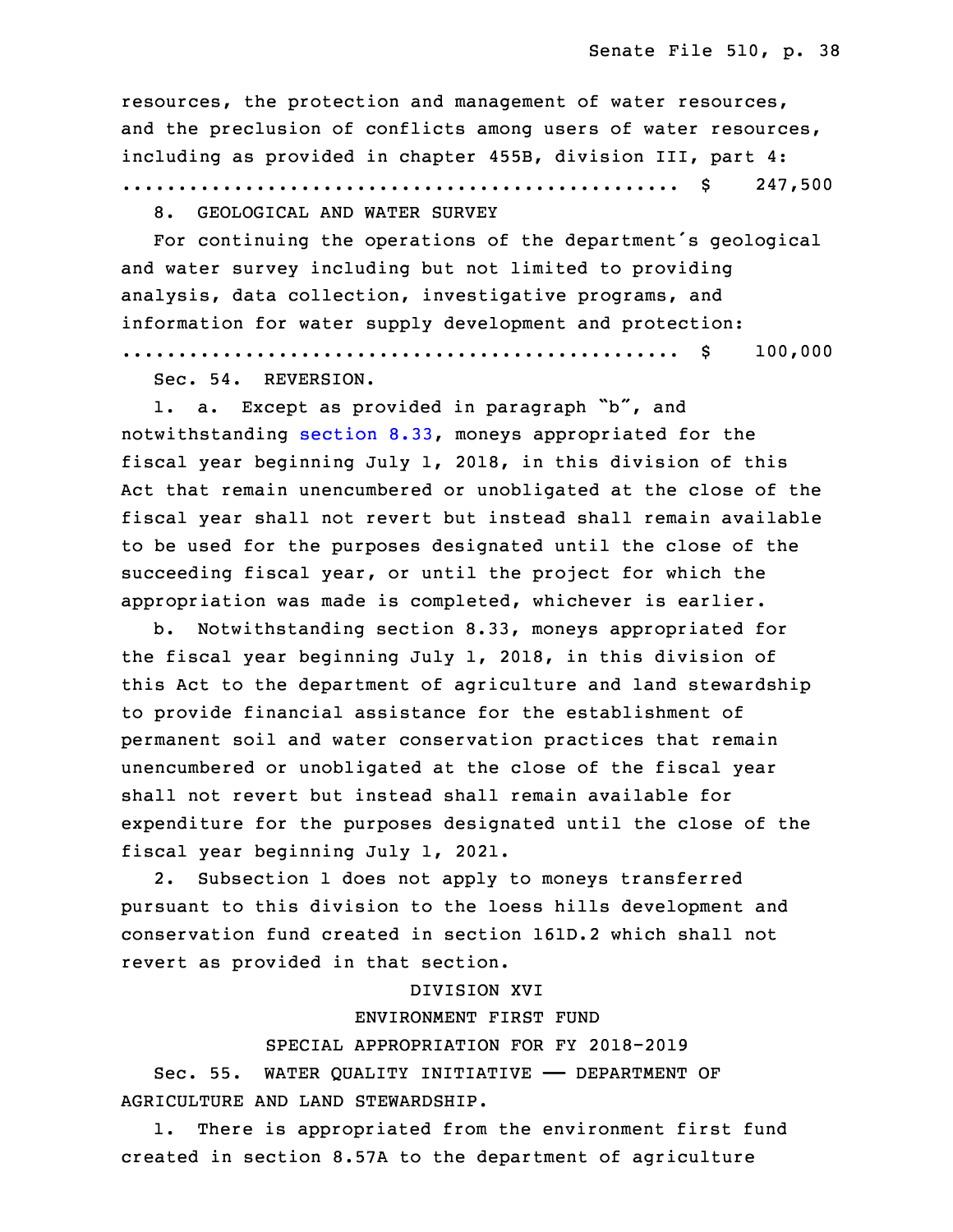and land stewardship for the fiscal year beginning July 1, 30 2018, and ending June 30, 2019, the following amount, or so much thereof as is necessary, to be used for the purposes designated:

For deposit in the water quality initiative fund created in section 466B.45, for purposes of supporting the water quality initiative administered by the division of soil conservation and water quality as provided in section [466B.42](https://www.legis.iowa.gov/docs/code/2017/466B.42.pdf), including salaries, support, maintenance, and miscellaneous purposes: 3 .................................................. \$ 1,187,500

 2. a. The moneys appropriated in subsection 1 shall be used to support projects in subwatersheds as designated by the 6 division that are part of high-priority watersheds identified by the water resources coordinating council established pursuant to [section](https://www.legis.iowa.gov/docs/code/2017/466B.3.pdf) 466B.3.

b. The moneys appropriated in subsection 1 shall be used to support projects in watersheds generally, including regional watersheds, as designated by the division and high-priority watersheds identified by the water resources coordinating council established pursuant to section 466B.3.

 3. In supporting projects in subwatersheds and watersheds as provided in subsection 2, all of the following shall apply:

a. The demonstration projects shall utilize water quality practices as described in the latest revision of the document entitled "Iowa Nutrient Reduction Strategy" initially presented in November 2012 by the department of agriculture and land stewardship, the department of natural resources, and Iowa state university of science and technology.

 b. The division shall implement demonstration projects as provided in paragraph "a" by providing for participation by persons who hold <sup>a</sup> legal interest in agricultural land used in farming. To every extent practical, the division shall provide for collaborative participation by such persons who hold a legal interest in agricultural land located within the same subwatershed.

c. The division shall implement a demonstration project on a cost-share basis as determined by the division. However, except for edge-of-field practices, the state's share of the amount shall not exceed 50 percent of the estimated cost of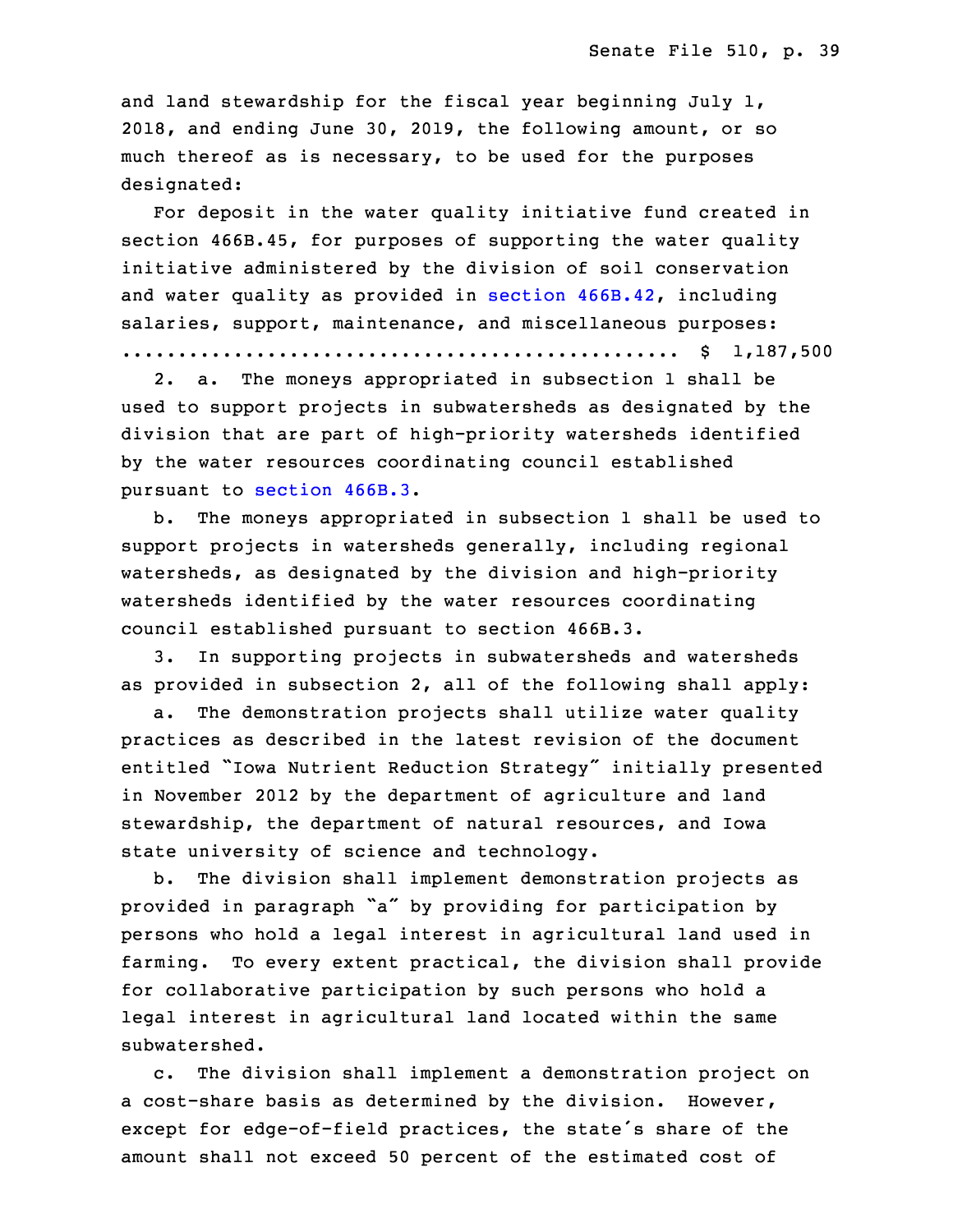establishing the practice as determined by the division or 50 percent of the actual cost of establishing the practice, whichever is less.

 d. The demonstration projects shall be used to educate other persons about the feasibility and value of establishing similar water quality practices. The division shall promote field day events for purposes of allowing interested persons to establish water quality practices on their agricultural land.

e. The division shall conduct water quality evaluations within supported subwatersheds. Within a reasonable period after accumulating information from such evaluations, the division shall create an aggregated database of water quality practices. Any information identifying a person holding a legal interest in agricultural land or specific agricultural land shall be <sup>a</sup> confidential record under [section](https://www.legis.iowa.gov/docs/code/2017/22.7.pdf) 22.7.

4. The moneys appropriated in subsection 1 shall be used to support education and outreach in <sup>a</sup> manner that encourages persons who hold a legal interest in agricultural land used for farming to implement water quality practices, including the establishment of such practices in watersheds generally, and not limited to subwatersheds or high-priority watersheds.

5. The moneys appropriated in subsection 1 may be used to contract with persons to coordinate the implementation of efforts provided in this section.

 6. The moneys appropriated in subsection 1 may be used by the department to support urban soil and water conservation efforts, which may include but are not limited to management practices related to bioretention, landscaping, the use of permeable or pervious pavement, and soil quality restoration. The moneys shall be allocated on a cost-share basis as provided in chapter 161A.

7. Notwithstanding any other provision of law to the contrary, the department may use moneys appropriated in subsection 1 to carry out the provisions of this section on a cost-share basis in combination with other moneys available to the department from a state or federal source.

8. Not more than 10 percent of the moneys appropriated in this section may be used to pay for the costs of administering and implementing the water quality initiative by the